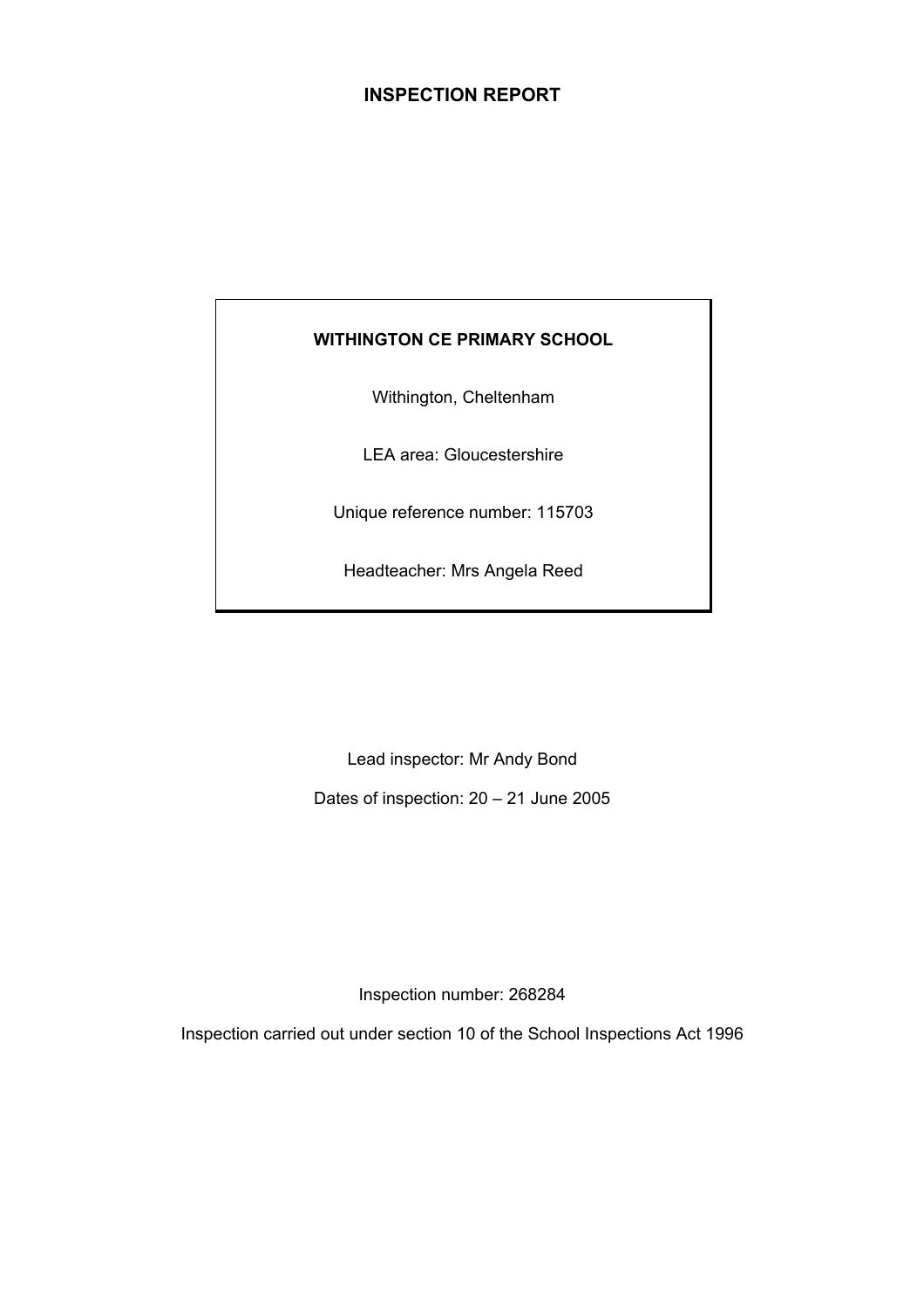© Crown copyright 2005

This report may be reproduced in whole or in part for non-commercial educational purposes, provided that all extracts quoted are reproduced verbatim without adaptation and on condition that the source and date thereof are stated.

Further copies of this report are obtainable from the school. Under the School Inspections Act 1996, the school must provide a copy of this report and/or its summary free of charge to certain categories of people. A charge not exceeding the full cost of reproduction may be made for any other copies supplied.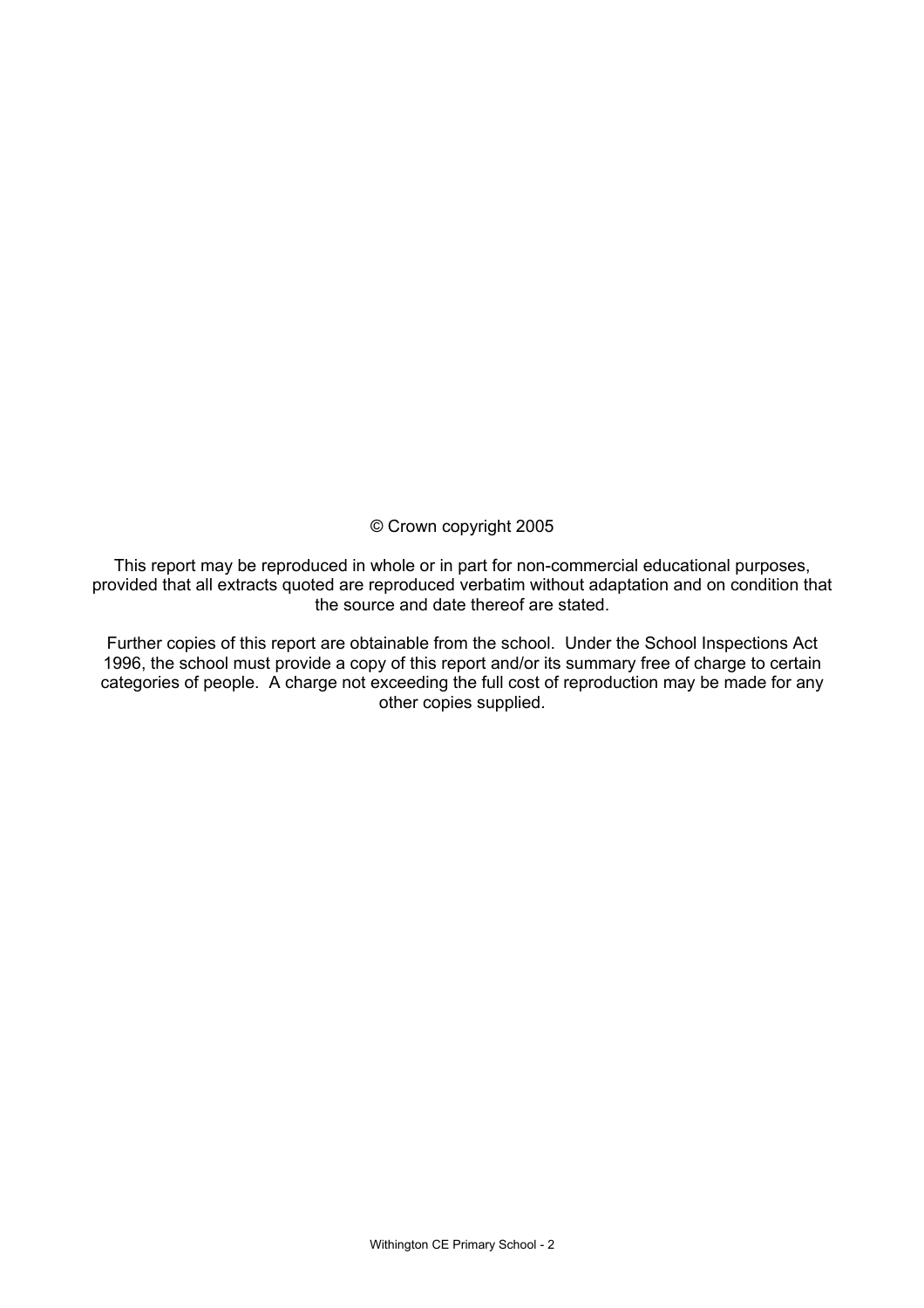### **INFORMATION ABOUT THE SCHOOL**

| Type of school:                                       | Primary                                 |
|-------------------------------------------------------|-----------------------------------------|
| School category:                                      | <b>Voluntary Aided</b>                  |
| Age range of pupils:                                  | 4 to 11                                 |
| Gender of pupils:                                     | Mixed                                   |
| Number on roll:                                       | 29                                      |
| School address:                                       | High Street<br>Withington<br>Cheltenham |
| Postcode:                                             | Gloucestershire<br><b>GL54 4BQ</b>      |
| Telephone number:                                     | 01242 890 349                           |
| Fax number:                                           | 01242 890 349                           |
| Appropriate authority:<br>Name of chair of governors: | The Governing Body<br>Mr Peter Webb     |
| Date of previous inspection:                          | 29 June 1999                            |

# **CHARACTERISTICS OF THE SCHOOL**

Withington Church of England Primary School is a small village school in Gloucestershire with 29 pupils on roll (20 boys and 9 girls), catering for pupils aged 4 to 11 years. The school serves a diverse community, which includes pupils from high socio-economic homes as well as pupils from deprived backgrounds. On balance socio-economic indicators are below average. Free school meals entitlement is above the national average with 21.4 per cent of pupils qualifying. Children generally begin school with below average attainment.

The percentage of pupils with special educational needs is above the national average (28.6 per cent). The majority of these pupils have moderate learning difficulties and two have Statements of Special Educational Needs (6 per cent), which is well above the national average. All pupils are of white UK heritage. Almost a quarter are from traveller homes. During the inspection period traveller pupils were not present because they had moved to another site outside the county. No pupils are identified as being at an early stage of acquiring English as an additional language. The number of pupils who have joined or left the school part way through their primary education is high.

The present headteacher began in September 2004; otherwise there have been no major staff changes in recent times. The school received the Investors in People award in 2004 and the Basic Skills Quality Mark in the Summer term of 2005.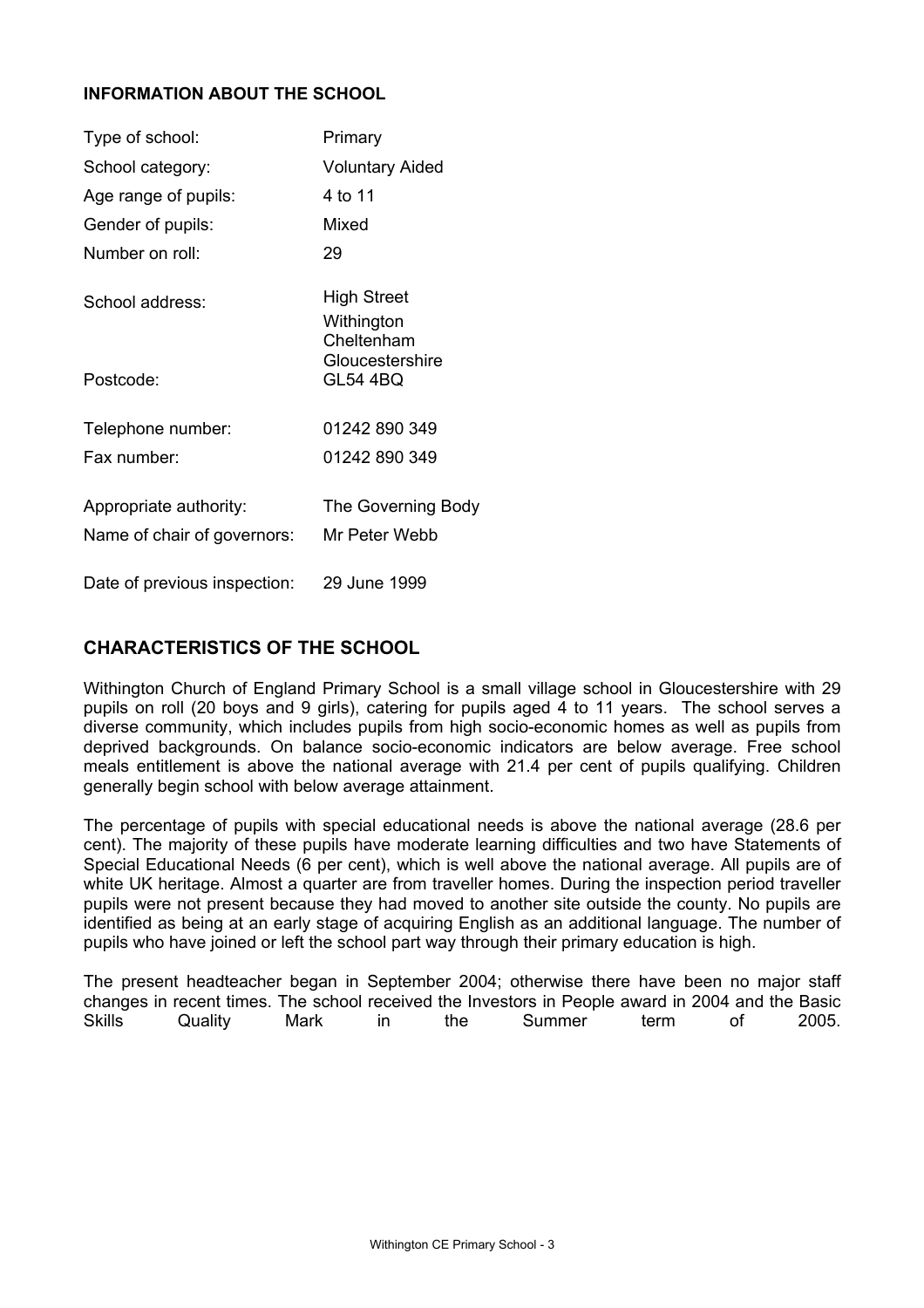# **INFORMATION ABOUT THE INSPECTION TEAM**

| <b>Members of the inspection team</b> |                     |                | <b>Subject responsibilities</b>                   |
|---------------------------------------|---------------------|----------------|---------------------------------------------------|
| 17263                                 | Mr. Andy Bond       | Lead inspector | English                                           |
|                                       |                     |                | Science                                           |
|                                       |                     |                | History                                           |
|                                       |                     |                | Geography                                         |
|                                       |                     |                | Physical education                                |
|                                       |                     |                | <b>Foundation Stage</b>                           |
|                                       |                     |                | English as an additional language                 |
| 9189                                  | Mr. John Horwood    | Lay inspector  |                                                   |
| 19507                                 | Mrs. Beulah Andrews | Team inspector | Special educational needs                         |
|                                       |                     |                | <b>Mathematics</b>                                |
|                                       |                     |                | Information<br>communication<br>and<br>technology |
|                                       |                     |                | Art and design                                    |
|                                       |                     |                | Design and technology                             |
|                                       |                     |                | <b>Music</b>                                      |
|                                       |                     |                | Personal,<br>social<br>health<br>and<br>education |

The inspection contractor was:

Cambridge Education Associates

 Demeter House Station Road Cambridge CB1 2RS

Any concerns or complaints about the inspection or the report should be made initially to the inspection contractor. The procedures are set out in the leaflet *'Complaining about Ofsted Inspections'*, which is available from Ofsted Publications Centre (telephone 07002 637833) or Ofsted's website (www.ofsted.gov.uk).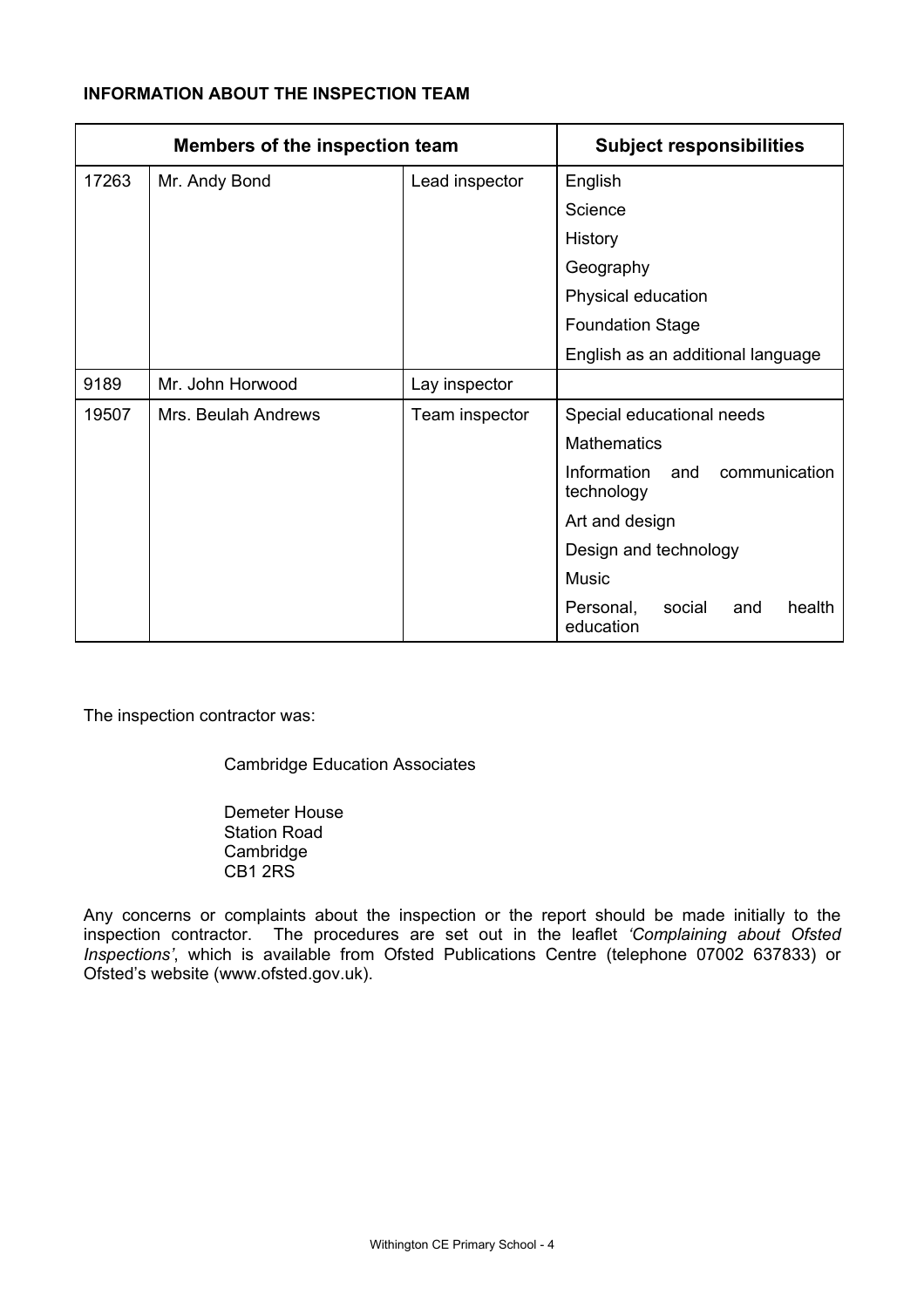### **REPORT CONTENTS**

|                                                                                                                                    | Page |
|------------------------------------------------------------------------------------------------------------------------------------|------|
| <b>PART A: SUMMARY OF THE REPORT</b>                                                                                               | 6    |
| <b>PART B: COMMENTARY ON THE MAIN INSPECTION FINDINGS</b>                                                                          |      |
| <b>STANDARDS ACHIEVED BY PUPILS</b>                                                                                                | 8    |
| Standards achieved in areas of learning and subjects                                                                               |      |
| Pupils' attitudes, values and other personal qualities                                                                             |      |
| <b>QUALITY OF EDUCATION PROVIDED BY THE SCHOOL</b>                                                                                 | 11   |
| Teaching and learning<br>The curriculum<br>Care, guidance and support<br>Partnership with parents, other schools and the community |      |
| <b>LEADERSHIP AND MANAGEMENT</b>                                                                                                   | 16   |
| <b>PART C: THE QUALITY OF EDUCATION IN AREAS OF LEARNING</b><br><b>AND SUBJECTS</b>                                                | 19   |
| AREAS OF LEARNING IN THE FOUNDATION STAGE                                                                                          |      |
| <b>SUBJECTS IN KEY STAGES 1 AND 2</b>                                                                                              |      |
| <b>PART D: SUMMARY OF THE MAIN INSPECTION JUDGEMENTS</b>                                                                           | 30   |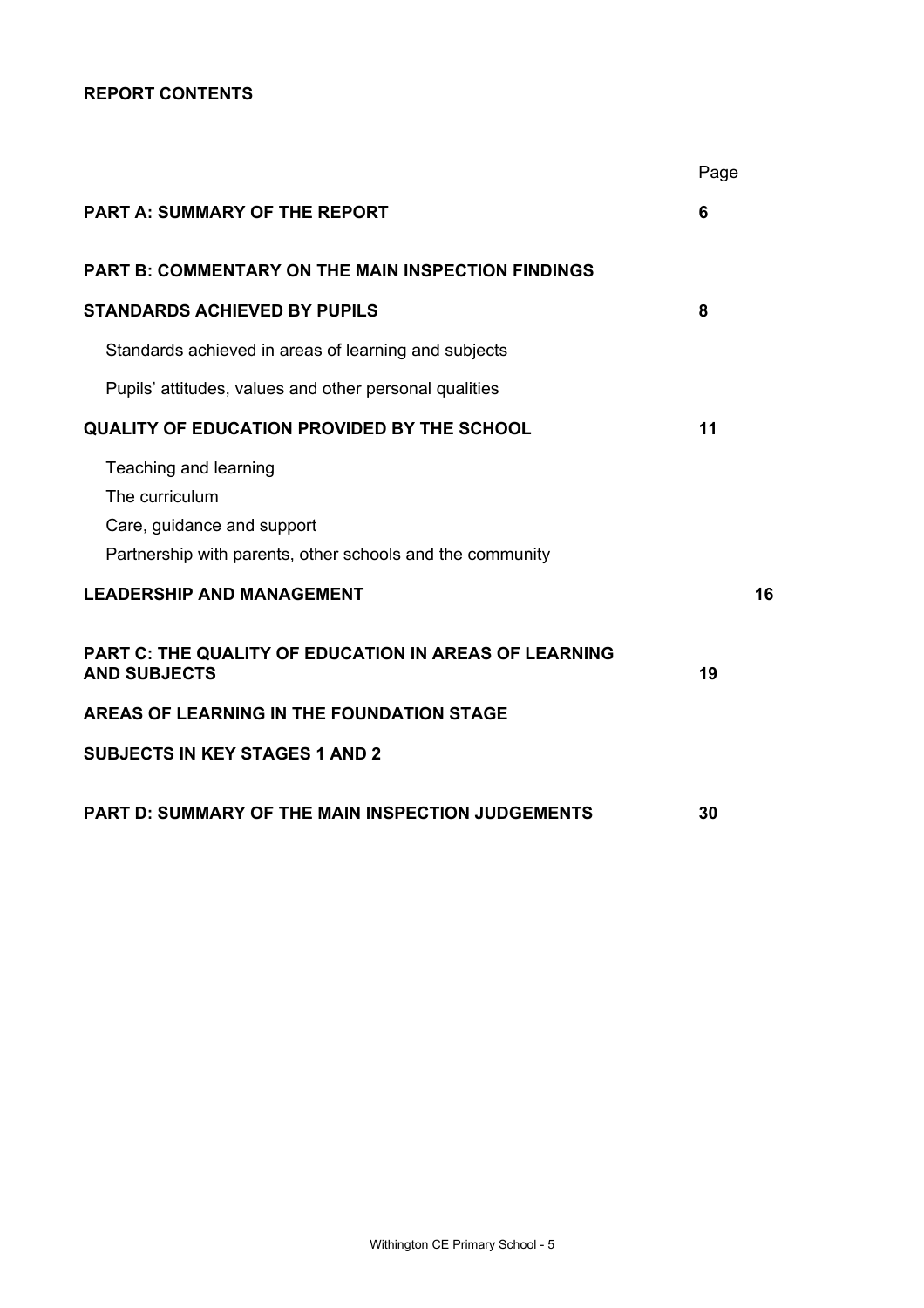# **PART A: SUMMARY OF THE REPORT**

### **OVERALL EVALUATION**

**Withington Church of England School is an effective school**, which gives sound value for money. Standards over time vary, but are generally below average by the end of Year 2 and average by the end of Year 6. This year, standards are average at the end of both Year 2 and 6. Pupils receive a good education and achieve well. The quality of teaching and learning is good, as is the curriculum provision. Leadership and management are good. Since the last inspection, the school has improved satisfactorily.

The school's main strengths and weaknesses are:

- Pupils achieve well throughout the school and standards are improving.
- The school is led and managed well by the headteacher, governors and key staff.
- The curriculum provision is good. It caters well for pupils of different ages and abilities, although there are too few opportunities for the development of pupils' speaking and listening skills.
- Teaching and learning are good throughout the school, but teachers do not place enough emphasis on developing pupils' rapid recall of mental calculation skills.
- Assessment is good. Procedures are thorough and constructive, although teachers' marking does not indicate sufficiently what pupils need to do to improve further.
- There is a very positive ethos for learning in the school. Pupils enjoy school because they are well cared for; they behave well and work hard.

The school was last inspected in June 1999; since then it has made satisfactory progress. The key issues for improvement have been addressed well. The quality of teaching in Years 3 to 6 has improved and is now judged to be good. The provision for gymnastics and dance has been included in the curriculum. Clear and comprehensive plans have been produced for future school development and formal systems for monitoring and evaluating the curriculum and teaching have been established. Standards have improved by Year 6 but in Year 2 improvement over time is below the national trend. Mathematics has been the weakest area, but in the last year there have been positive signs of improvement by pupils in both Years 2 and 6. The quality of teaching and learning, leadership and management and the curriculum provision have all improved since the last inspection. Many previously reported strengths have been maintained.

| <b>Results in National</b><br>Curriculum tests at the |      | similar schools |      |      |
|-------------------------------------------------------|------|-----------------|------|------|
| end of Year 6,<br>compared with:                      | 2002 | 2003            | 2004 | 2004 |
| English                                               |      | A*              |      |      |
| mathematics                                           |      |                 |      |      |
| science                                               |      | ∼               |      |      |

### **STANDARDS ACHIEVED**

l

*Key: A\*- Very high; - A - well above average; B – above average; C – average; D – below average; E – well below average* 

*Similar schools are those whose pupils attained similarly at the end of Year 2. Caution should be taken when interpreting school data because year groups are very small and this can distort annual results.* 

**Overall, pupils' achievement is good.** Children begin in Reception with standards that are generally below average. They achieve well and many reach the Early Learning Goals<sup>1</sup> in the required areas of learning<sup>2</sup> by the time they begin Year 1. In communication, language and literacy, children achieve well, even though few reach the expected level by the end of their first year of

 $1$  The Early Learning Goals set out what children should achieve by the beginning of Year 1 in primary schools.

<sup>&</sup>lt;sup>2</sup> The areas of learning are communication, language and literacy, mathematical development, personal, social and emotional development, physical development, creative development, and knowledge and understanding of the world. All the latter three areas were not inspected in depth.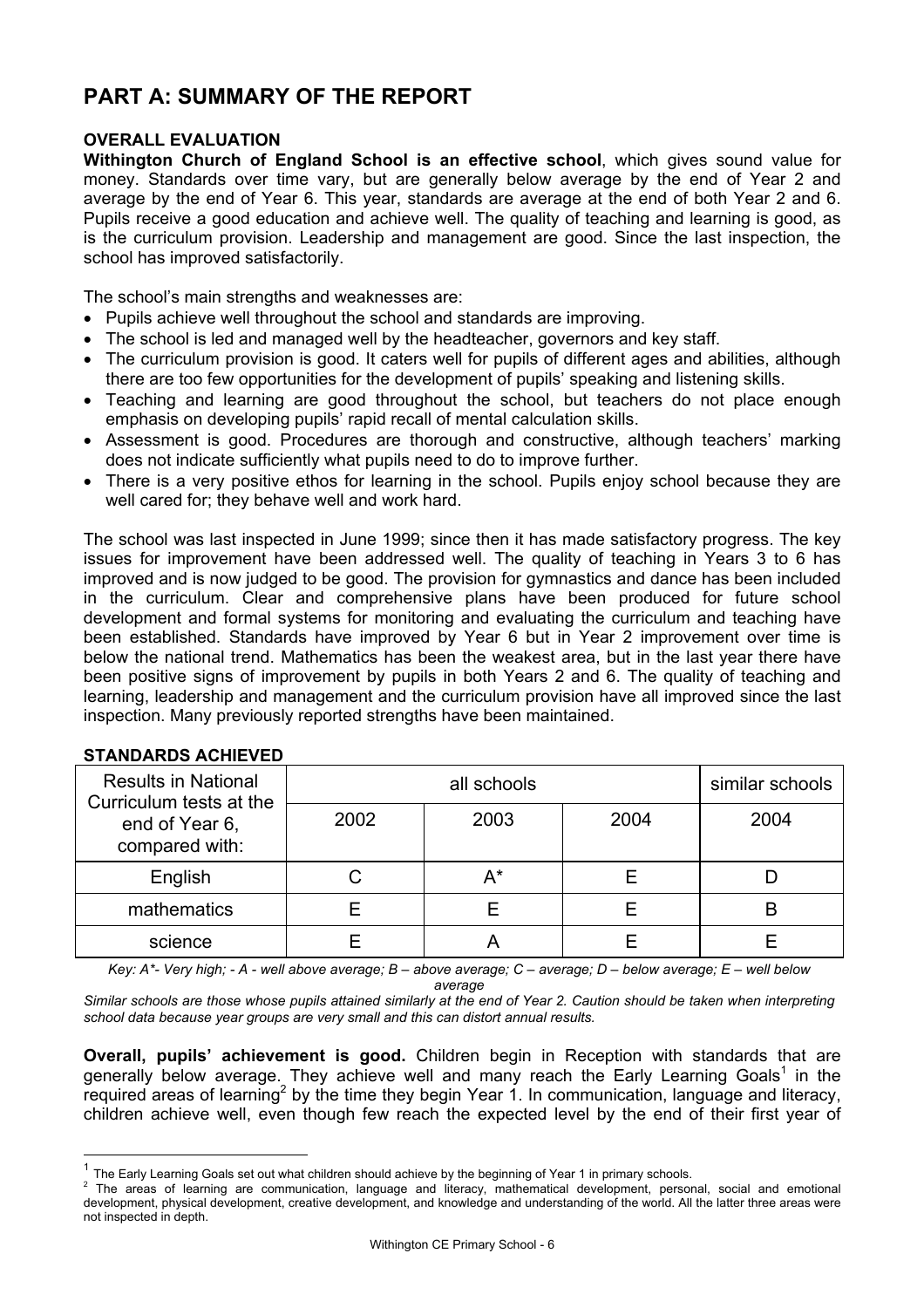schooling. Pupils continue to achieve well in Years 1 and 2. This year, standards by the end of Year 2 are higher than previously. Pupils' attainment is above average in reading and writing and average in mathematics, science, ICT<sup>3</sup>, music and physical education. Achievement remains good in Years 3 to 6 and standards this year in Year 6 are above average in English and average in mathematics, science, ICT, music and physical education. In the other subjects – art and design, design and technology, history and geography – insufficient evidence was gathered to make a valid judgement on standards and achievement. Pupils with special educational needs achieve well, as do children from traveller families.

**The school's overall provision for pupils' personal development, including their spiritual, moral, social and cultural development, is good.** Pupils' attitudes and behaviour are good. Relationships in the school are a particular strength. Attendance and punctuality are both good. The personal development of pupils, including their spiritual, moral, social and cultural development, is very good.

### **QUALITY OF EDUCATION**

**The quality of education provided by the school is good. Teaching and learning throughout the school are good.** Classes are managed well and pupils apply themselves conscientiously to their work. Learning support assistants make very valuable contributions to pupils' learning, especially in supporting pupils with special educational needs. Teachers' planning caters well for all pupils, although not enough emphasis is placed on improving pupils' rapid recall of mental calculation skills. Assessment procedures are good but teachers' marking of pupils' work does not always indicate how they can improve further.

Curriculum provision is good. The school offers its pupils a well-planned curriculum by means of a broad range of learning opportunities, which caters well for all ages and abilities. However, there are too few opportunities for developing pupils' speaking and listening skills. The support provided for pupils with special educational needs is good. Accommodation and learning resources are satisfactory. Partnerships with parents, other schools and the community are good. Provision for pupils' care, welfare, health and safety is very good. Support, advice and guidance are very good. Involvement of pupils, through seeking, valuing and acting on their views, is good.

### **LEADERSHIP AND MANAGEMENT**

**The leadership and management of the school are good.** The recently appointed headteacher provides the school with effective leadership and management. There is a very good team spirit in the school amongst staff and governors. Management systems are good and well focused on raising pupils' achievement. The governors fulfil their roles well. They have a very good understanding of the school's strengths and weaknesses, but fail to meet some requirements in the Governors' Annual Report to Parents.

# **PARENTS' AND PUPILS' VIEWS OF THE SCHOOL**

Parents are very satisfied with the education that the school provides for their children. Pupils also have very positive views of the school.

### **IMPROVEMENTS NEEDED**

The most important things the school should do to improve are:

- Develop methods to increase pupils' rapid mental calculation skills in mathematics.
- Improve marking strategies so that pupils receive more guidance on how they can improve their work.
- Provide more opportunities within the curriculum provision, for pupils to develop their speaking and listening skills.

and, to meet statutory requirements:

• Ensure that the Governors' Annual Report to Parents includes information related to school security and admission arrangements for pupils with disabilities; include in the document the names and contact addresses for the Chair of Governors and the Clerk.

l <sup>3</sup> Information and Communication Technology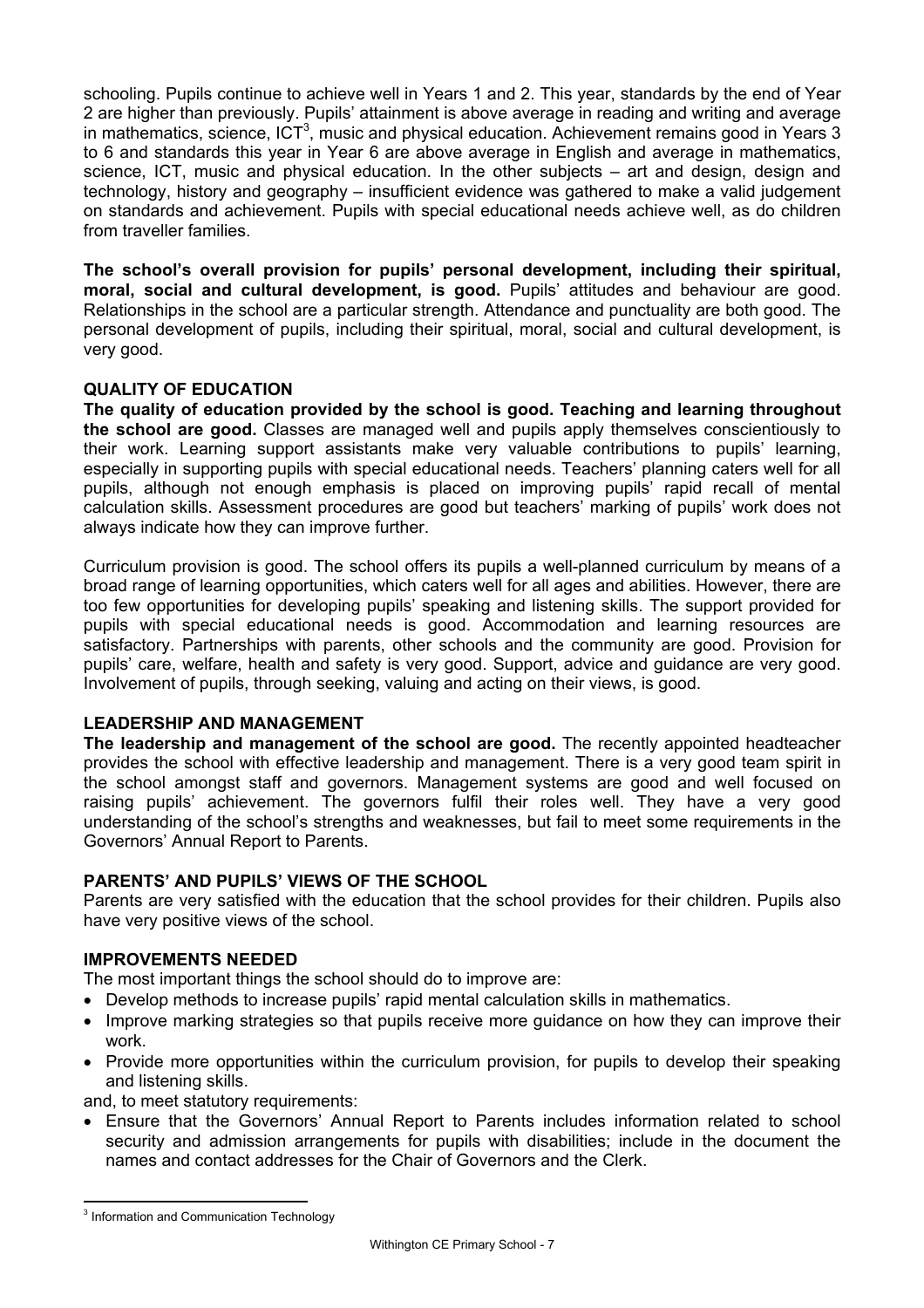# **PART B: COMMENTARY ON THE MAIN INSPECTION FINDINGS**

# **STANDARDS ACHIEVED BY PUPILS**

Standards have been generally below average by the end of Year 2 and average by the end of Year 6. Pupils presently in the Reception age group and those in Years 2 and 6 attain average standards. All pupils in the school achieve well.

### **Main strengths and weaknesses**

- Pupils achieve well because the quality of teaching and learning is good.
- Standards are above average in English in the present Year 2 and Year 6 age groups.
- Mathematics standards have in the past been low, but are now beginning to improve.
- Pupils with special educational needs achieve well.
- The very positive learning ethos in the school has a favourable impact on pupils' achievement.

- 1. Children enter the school with attainment levels that are generally below average, especially in communication, language and literacy. However, the good teaching and support they receive from teachers and learning support assistants enable them to make good progress in their learning. Teaching is directed towards building up the basic skills of literacy and numeracy to equip children properly for their future education. The curriculum is well planned to cater for children's needs and assessment is used effectively to monitor progress and adapt the provision to suit the ability of each individual child. Adults work well together and give children encouragement to work hard and do their best. By the time children enter Year 1, attainment has reached the expected level in personal, social and emotional development and mathematical development. Despite good progress in communication, language and literacy, standards are below the expected level. In other areas of learning – knowledge and understanding of the world, physical development and creative development – insufficient evidence was gathered in the time available during the inspection to make a firm judgment on standards and achievement.
- 2. Pupils achieve well because the quality of teaching and learning is good in Years 1 to 6. Classes are small and this enables teachers to give pupils more individual attention. The basic skills of literacy and numeracy are given a high profile by teachers. Lessons are well planned to cater for the range of ages and abilities in each class. The tasks set are generally challenging and interesting, so that pupils apply themselves and produce a good standard of work. Teachers have good levels of expertise in the subjects taught; this ensures that pupils make good gains in acquiring skills, knowledge and understanding in lessons. There is a very positive ethos for learning, which prevails throughout the school. It is built on very good relationships between pupils and staff. Staff are continually using positive strategies to boost pupils' self-esteem and encourage them to do better. All pupils are given good opportunities to learn and make progress, including traveller children and pupils with special educational needs.
- 3. The number of pupils in each year group is very small and this results in extreme variations in national tests. For instance, in English in Year 6, standards have ranged from very high to well below average in the last five years. Therefore, care should be taken when analysing test results in small schools such as this, and a long-term overview needs to be taken. Over time, standards are generally below average in reading, writing, mathematics and science by the end of Year 2. The results of Year 6 tests in the last five years show that English and science standards are broadly average, whereas mathematics standards are well below average.
- 4. Standards in the present Year 2 age group are above average in reading and writing and average in mathematics and science. In Year 6, standards are above average in English and average in mathematics and science. The school recognises that these two year groups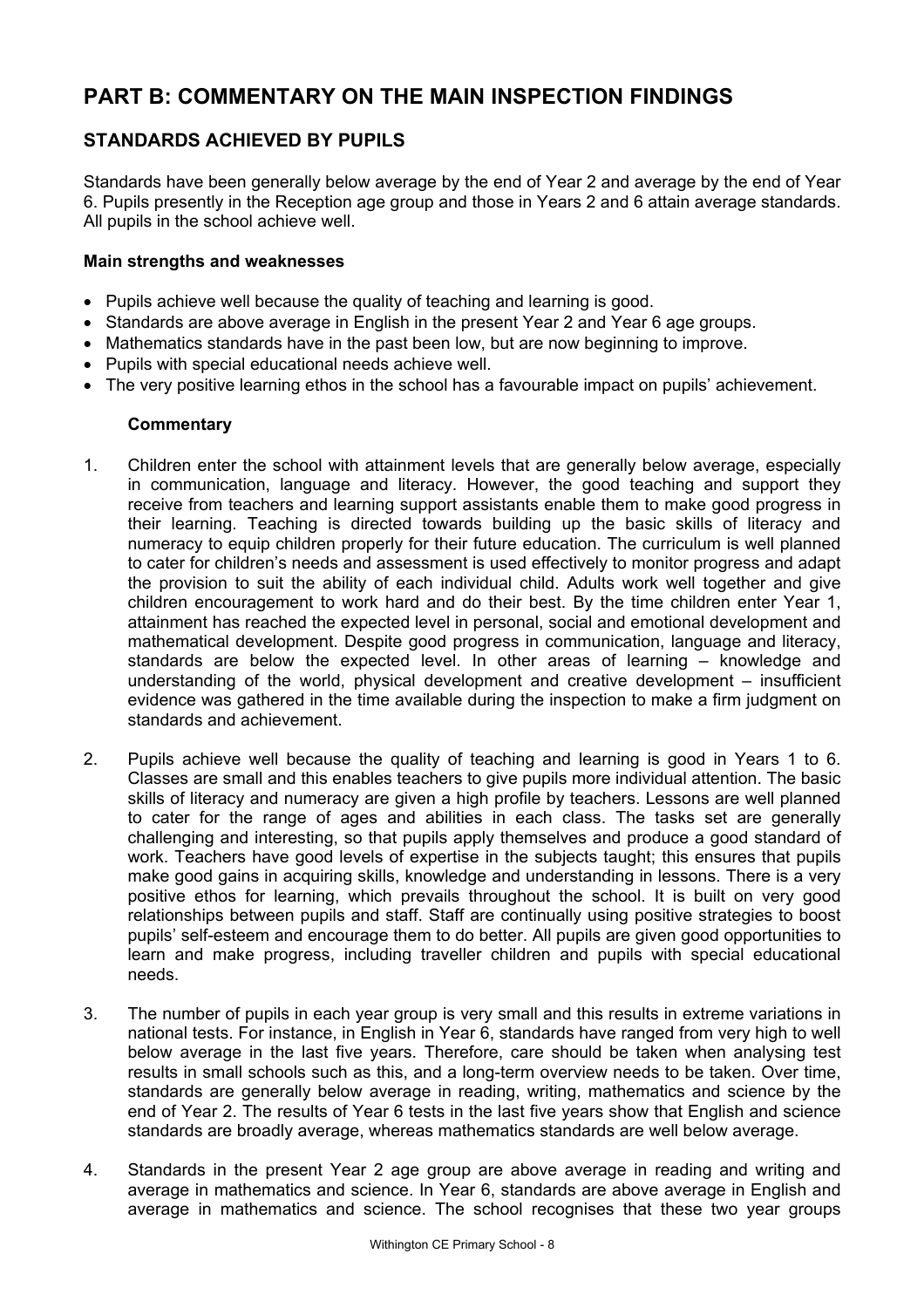contain pupils of average and above average ability. There are no pupils with special educational needs in these age groups. Test results show that there is no significant difference between the performance of boys and girls in national tests. The school sets realistic targets for improvement by the end of Year 6.

- 5. The staff are making a determined effort to boost standards in mathematics, especially in Years 3 to 6. Standards have been well below average in the past, but there are signs of improvement. The co-ordinator has introduced a regular cycle of monitoring, which evaluates pupils' work and the quality of teaching and learning. Test results are now analysed more closely and perceived weaknesses in pupils' performance targeted for improvements. There are still areas which require further attention, notably pupils' quick recall of number facts to speed up calculation skills, but the school is attempting to rectify this element of learning. Standards this year in the Year 2 and Year 6 age groups are considerably better than in previous years.
- 6. Pupils with special educational needs make good progress overall because they are well supported by teachers and teaching assistants. Their achievement matches that of their peers because the extra support they receive is planned precisely to meet their individual needs. Pupils from traveller backgrounds were not present during the inspection; however, school assessment and discussion with parents support the judgement on good progress. Support is given by the local education authority traveller service, which provides useful advice and expertise as well as direct teaching on two afternoons per week.
- 7. Standards are average in ICT and physical education at the end of Year 6 and pupils achieve well. In music, standards are also average and achievement satisfactory. In the other subjects of history, geography, art and design and design and technology there was insufficient evidence gathered during the inspection to make a firm judgement on standards and achievement. However, from the discussions with pupils and the scrutiny of pupils' work that was undertaken, evidence suggests that standards in all four subjects are generally average.

### **Pupils' attitudes, values and other personal qualities**

Pupils' attitudes and behaviour are good overall. Attendance and punctuality are both good. The personal development of pupils, including their spiritual, moral, social and cultural development, is very good.

### **Main strengths and weaknesses**

- The very good relationships and the lack of any form of harassment contribute to creating a very good learning environment.
- Pupils have a very good understanding of social responsibilities and this is demonstrated by their good behaviour, their positive attitudes to learning and by their consideration toward others.
- The school promotes fairness and the non-acceptance of any form of harassment very well.
- All aspects of personal development are very well promoted.
- Pupils are very keen to help both in class and around the school but in some lessons the opportunities for them to talk and explain the methods are limited.

### **Commentary**

8. The school has a very welcoming ethos and pupils arrive with positive attitudes for learning. Most pupils live locally but a few parents have chosen the school even though they have to travel a considerable distance. Almost all pupils are accompanied to school by an adult and the majority now arrive early to join the Breakfast Club, which starts at a quarter past eight in the morning. Parents and pupils all agree that pupils are keen to come to school and enjoy being there. The level of attendance has fallen since the last inspection and overall is below the national average. However, if the traveller children are removed from the analysis, the attendance figures are above the national average. The attendance figures for the traveller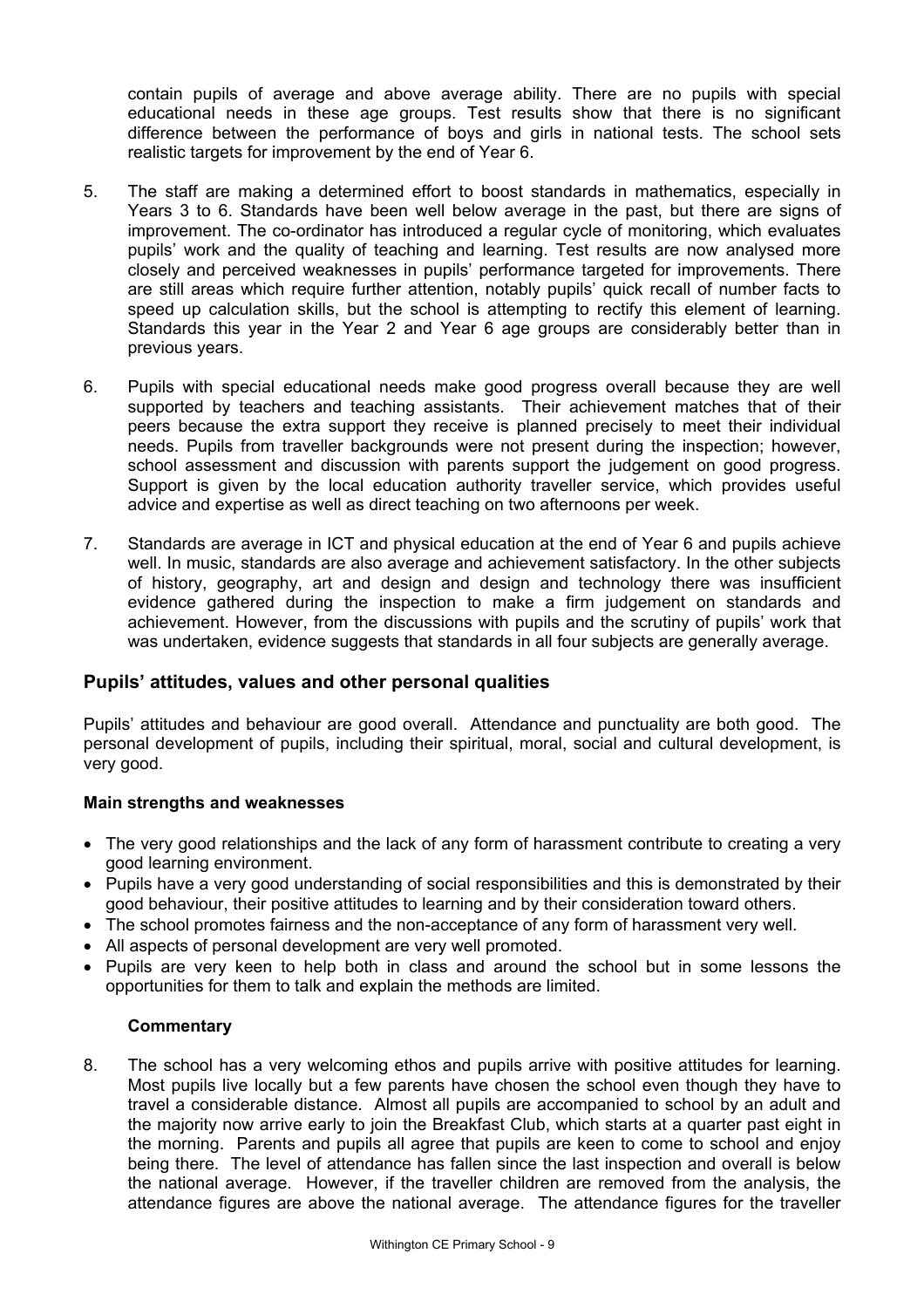children are well below the national average for primary school pupils but are significantly better than the average for traveller children. The school has very good systems in place to monitor attendance, with rewards systems for both good and improved attendance. Punctuality throughout the day is good.

- 9. Children in the Reception age group have good attitudes to learning. They settle down well to formal schooling and mix comfortably with older pupils in Years 1 and 2. Pupils with special educational needs enjoy school and form good relationships with their classmates.
- 10. Pupils are given good opportunities to be actively involved in lessons and in other activities, such as assemblies, where they prepare equipment, read prayers, play recorders and sing the hymns. In a few lessons there is too much direction, with limited opportunities for pupils to explain how they have completed the work. Pupils willingly carry out duties to help the teacher and a number belong to the school council, which has recently been regenerated.

### **Exclusions**

11. Very good relationships exist throughout the school, with pupils and adults showing mutual respect and trust. Both in lessons and at playtimes the behaviour of pupils is at least good and frequently very good. No form of harassment was seen during the inspection and, although one parent had identified an isolated incident of bullying, it had been dealt with very well. There was one pupil excluded last year but he was a pupil admitted to the school following exclusion elsewhere and he has since left the school. There have been no exclusions this year.

### *Ethnic background of pupils Exclusions in the last school year*

| Categories used in the Annual School<br>Census | No of<br>pupils on<br>roll | Number of<br>fixed period<br>exclusions | Number of<br>permanent<br>exclusions |
|------------------------------------------------|----------------------------|-----------------------------------------|--------------------------------------|
| White – British                                | 27                         |                                         |                                      |
| Information not obtained                       |                            |                                         |                                      |

*The table gives the number of exclusions, which may be different from the number of pupils excluded.*

- 12. All aspects of spiritual, moral, social and cultural development are very good and are fundamental to the ethos of the school. Spiritual development results partly from the wellplanned assemblies, which fully meet the requirements for a daily collective act of worship, and not only explain issues to pupils but also gives them good opportunities to reflect on them. Other support for spiritual development comes from the religious education course as well as indirect guidance from the adults in the school. The school operates as a 'large family' and pupils' moral development is part of the normal process of support and guidance. Pupils clearly understand right from wrong and their relationships, attitudes and behaviour demonstrate they have very good moral and social development. This is also demonstrated by the charity fund-raising they have done, much at their own suggestion. Whilst there are only limited opportunities for pupils to experience a multi-cultural society in the local area, the curriculum provision about other cultures is good and this is enhanced by projects including writing to other pupils in Ghana and following up charity work to support Sri Lanka. Other faiths are studied within the religious education course and a visit to a local synagogue has been undertaken.
- 13. Since the last inspection there has been good improvement in the personal development of pupils and in the quality of relationships whilst the quality of the attitudes and behaviour has been maintained. The changing cohort within the school has resulted in a lower attendance figure but the judgement of attendance is the same as at the last inspection.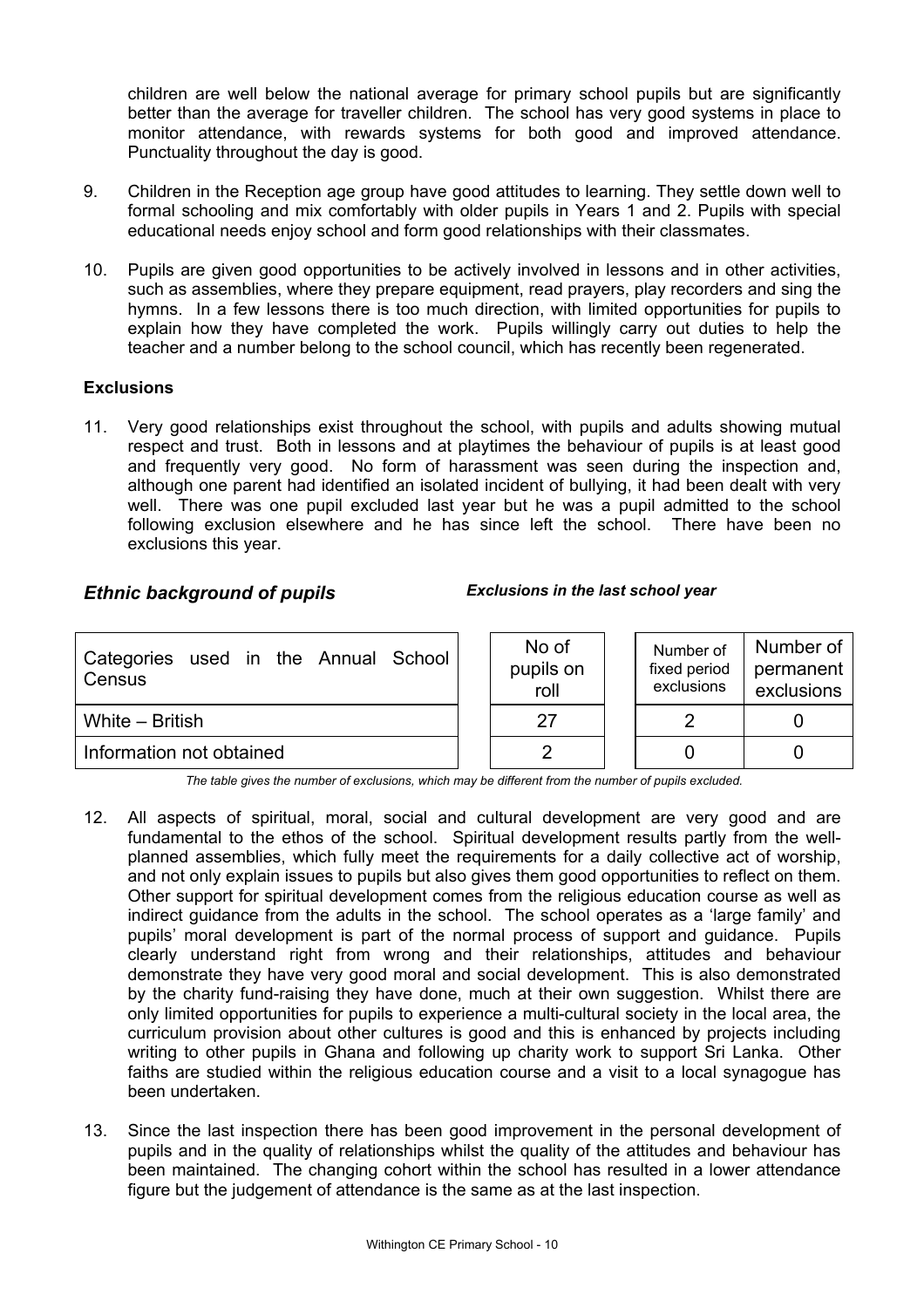### **Attendance**

# *Attendance in the latest complete reporting year (%)*

| Authorised absence |     | Unauthorised absence |     |
|--------------------|-----|----------------------|-----|
| School data        | 5.3 | School data          | 1.5 |
| National data      | 5.1 | National data        | 0.4 |

| Authorised absence |     | Unauthorised absence |     |
|--------------------|-----|----------------------|-----|
| data اه            | 5.3 | School data<br>1.5   |     |
| al data            | 5.1 | National data        | ი 4 |

*The table gives the percentage of half days (sessions) missed through absence for the latest complete reporting year.*

# **QUALITY OF EDUCATION PROVIDED BY THE SCHOOL**

The quality of education provided by the school is good. Teaching and learning are also good throughout the school. Curricular opportunities are good and pupils' learning is supported effectively by a very good school ethos. Care, guidance and welfare are very good. There are good links with other schools and the community.

# **Teaching and learning**

The quality of teaching and learning is good throughout the school. Assessment procedures are also good.

### **Main strengths and weaknesses**

- Teaching and learning are good throughout the school and this ensures that pupils achieve well.
- Classes are managed well and pupils apply themselves conscientiously to their work.
- Learning support assistants make very valuable contributions to pupils' learning, especially in support of pupils with special educational needs.
- Teachers' planning caters well for pupils of different ages and abilities.
- Assessment is good, although teachers' marking of pupils' work does not always indicate how pupils can improve further.

### **Commentary**

### *Summary of teaching observed during the inspection in 13 lessons*

| Excellent | Very good | Good | Satisfactory | Unsatisfactory | Poor | Very Poor |
|-----------|-----------|------|--------------|----------------|------|-----------|
|           |           | 10   |              |                |      |           |

*The table gives the number of lessons observed in each of the seven categories used to make judgements about lessons.* 

- 14. The quality of teaching and learning is good in all three primary phases: in Reception, in Years 1 and 2 and in Years 3 to 6. Children in the Reception group achieve well because they are taught the basic language and mathematics skills well. Very good relationships are developed between staff and children, which encourages children to try hard and do their best. The work set is well tailored to the needs of individual children. In Years 1 and 2 and in Years 3 to 6, teaching and learning are also good. In the subjects it is judged to be good in English, mathematics, ICT and physical education. In music it is satisfactory. There was insufficient evidence obtained during the inspection to make a judgement on science, art and design, design and technology, history and geography.
- 15. Teachers use a good range of management strategies to create a positive learning ethos in their classrooms. They develop very good relationships with pupils and have high expectations of what they can achieve. Pupils are given clear guidance about what is expected to be completed and they settle to the task conscientiously, which usually results in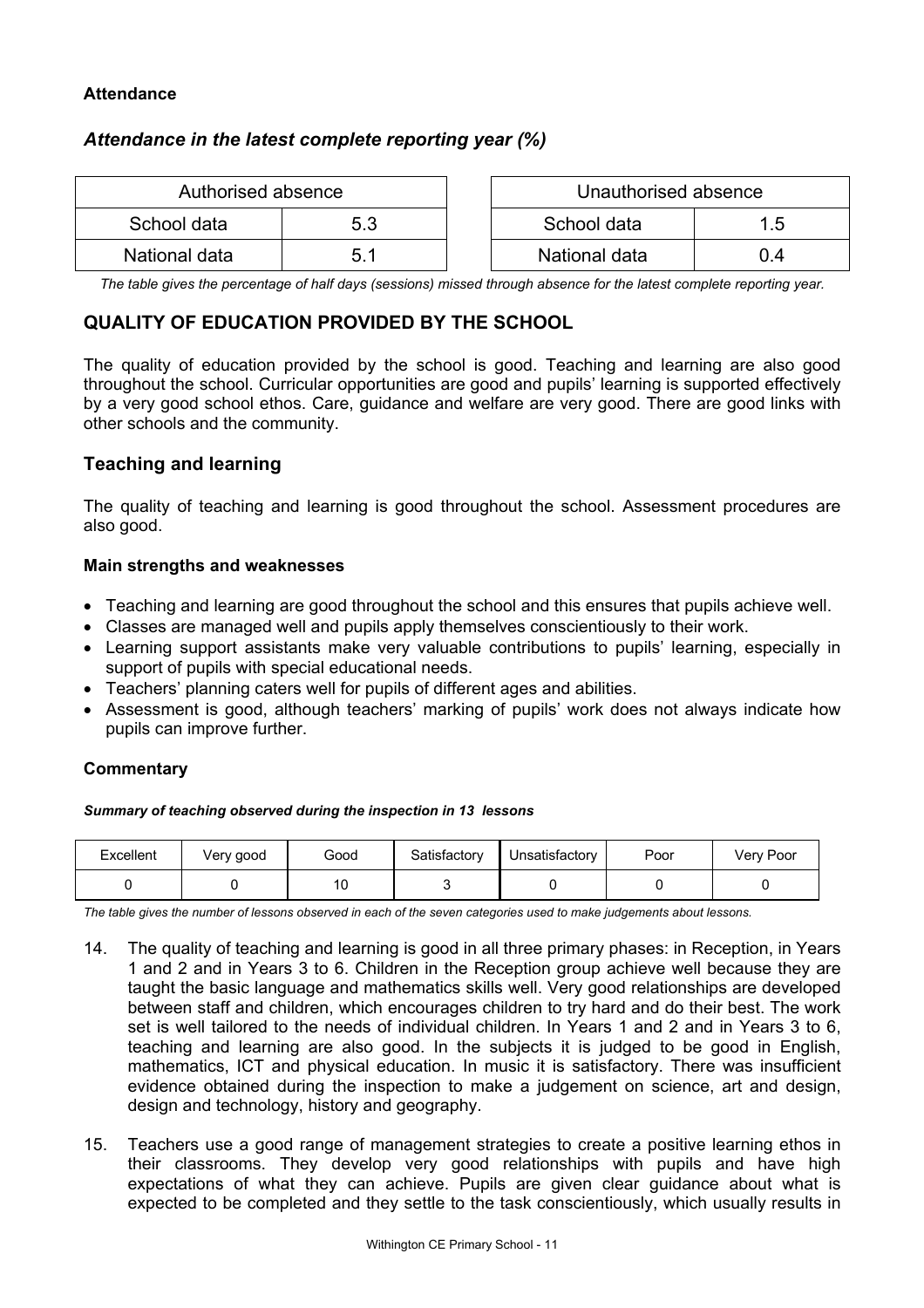a good volume of well-presented work. Pupils themselves confirm that they work hard and get good help when they have a problem with their work. Praise is used effectively so that pupils' self-esteem is boosted and provides further incentive for improvement. All pupils, regardless of their backgrounds, are provided with very good opportunities to learn and make progress in their learning.

- 16. Learning assistants make valuable contributions to lessons; they explain clearly what pupils are expected to do and use questions skilfully to guide learning. Their very good support is particularly effective in raising the achievement of pupils with special educational needs. Teachers and learning support assistants are aware of their specific targets and give wellfocused support during lessons. Most pupils with special educational needs make progress similar to that of other pupils.
- 17. Teachers plan thoroughly to ensure that the work set for pupils is well matched to their age and ability. They concentrate on developing the basic skills required to build up pupils' competence in literacy and numeracy, particularly in Years 1 and 2. Teachers have good levels of subject expertise and the knowledge and understanding required to enhance pupils' learning are also given prominence in their planning. The methods used to promote learning are generally good, as in the use of a puppet and a teddy bear in Years 1 and 2 to stimulate pupils' interest in reading. However, some of teachers' questioning is too closed and does not give enough opportunity for pupils to expand and embellish their answers to the questions raised.
- 18. There are few weaknesses in teaching and learning. Although lessons move along at a reasonable pace, some introductions are too long and do not give pupils sufficient time to complete the tasks set. In mathematics, some sessions, which involve mental calculations, are rather slow and sluggish and lack a sharp, snappy response from pupils. However, there is a generally improving picture of the quality of teaching and learning, which is making a positive impact on raising standards, especially in mathematics. The monitoring of lessons and scrutiny of pupils' work undertaken by the headteacher and other staff are also contributing effectively to the provision. Since the last inspection, improvement has been good. No unsatisfactory lessons were recorded during the inspection and the number of good lessons has increased.
- 19. Assessment procedures are good and used successfully to improve pupils' achievement. A good range of standardised tests is used by the school to monitor pupils' attainment throughout the school year. Progress is tracked throughout the school and realistic predictions made for pupils' performance at the end of Years 2 and 6. Teachers evaluate their lessons and make constructive comments about individual pupils' progress within the lesson. This information is used well to tailor future lessons to the individual needs of pupils. Pupils are set clearly displayed individual improvement targets in literacy and numeracy, which are reviewed fairly frequently to ascertain the degree of achievement. This is proving successful. Teachers' marking is thorough and supportive. Comments at the end of each piece of work give pupils an understanding of how well they have done. However, too few comments inform pupils what further steps they need to take to improve their performance. Since the last inspection, assessment procedures have improved overall.

# **The curriculum**

Curricular provision is good. The school offers its pupils a well-planned curriculum by means of a broad range of learning opportunities. Overall, resources and accommodation remain satisfactory.

### **Main strengths and weaknesses**

- The curriculum promotes the shared ethos of the school.
- Provision for pupils with special educational needs is good.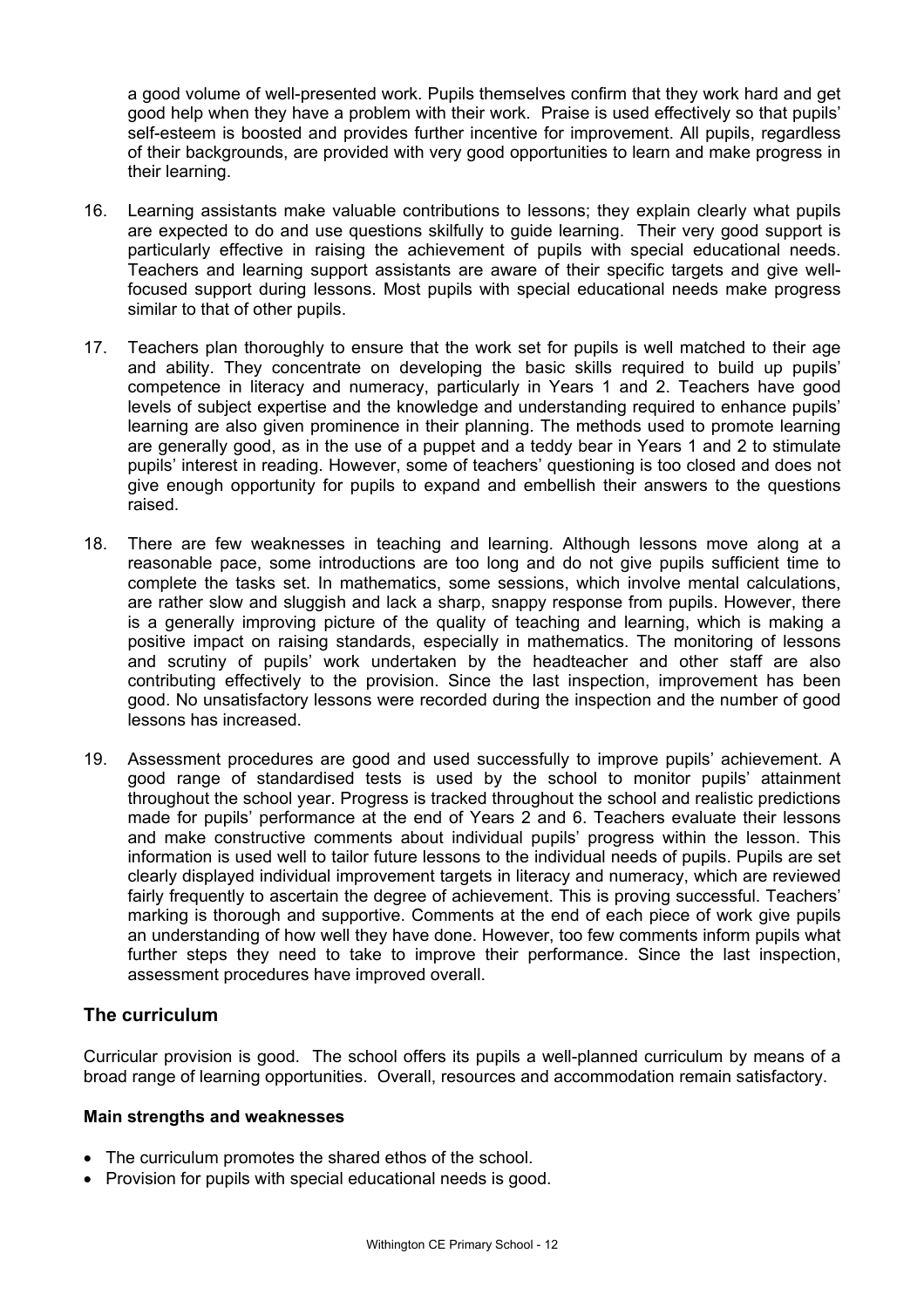- There is very good support for the pupils' spiritual, moral, social and cultural development through the full range of subjects.
- The introduction of National Curriculum guidance programmes contributes to the rising standards in literacy, numeracy and information and communication technology.
- Opportunities for pupils to develop their skills in speaking and listening are limited.

- 20. The curriculum promotes the shared ethos of the school and meets statutory requirements fully. Pupils respond well to the breadth of interesting opportunities offered through the curriculum. The introduction of national strategies contributes to the rising standards in literacy, numeracy and information and communication technology. There are computers and interactive smart boards in both classrooms that are used regularly and effectively for teaching and learning. There have been good improvements since the last inspection.
- 21. Provision for pupils with special educational needs is good and they achieve as well as their classmates. Their needs are identified early in their school life and individual programmes of work are set for them. As they progress through the school, these pupils are well supported in classrooms and, when they are withdrawn, through suitably planned work delivered effectively by teachers and learning support assistants. Parents are involved in the development and review of their children's statements and targets. Learning opportunities for traveller children are also good. They achieve well because they are supported properly and well integrated into school life.
- 22. Curricular planning to meet the needs of mixed age classes is good, reflecting the national strategy for Primary Schools 'Excellence and Enjoyment'. Opportunities for cross-curricular links are identified well. There is good planning in place for pupils' personal, social and health education (PSHE), including a suitable level of tuition for drugs awareness and sex and relationships education. These elements of the curriculum meet statutory requirements.
- 23. The recently appointed headteacher has developed good monitoring systems that track pupils' progress and secure continuity in their learning. Issues related to meeting recommendations for the minimum length of the school day for pupils in Years 3 to 6 are also being addressed. All pupils are treated fairly and have good access to the curriculum.
- 24. Music and physical education are now taught by a specialist teacher and instrumental tuition is taught by a visiting peripatetic teacher. This has improved provision. Links with local schools are good. These links are used effectively to enrich the curriculum, providing pupils with opportunities to learn French and German at a local primary school and visit the local secondary school for concerts. The school provides a good range of extra curricular activities, especially in physical education and music. In addition, clubs for ICT, mathematics and art and design help to increase pupils' learning in these subjects. Pupils are properly prepared for secondary education. Links developed with industry, use of the locality, visits to places of interest and visitors to the school are all used to extend and enrich pupils' learning.
- 25. Relationships with the church are very good and contribute to pupils' spiritual, moral, social and cultural development. Pupils take on whole-school and class responsibilities. They have opportunities to voice their preferences and views. For example, school clubs are chosen by the pupils, while their views and preferences are expressed in the school council. Teachers give their time freely to support these extra-curricular activities. The school maintains links with other schools through e-mail and there is participation in joint sporting and music activities. The school has strong links with the local playgroup, and links with other primary schools and the local secondary school, which supports pupils in the smooth move to the next stage of their education.
- 26. The staff are well matched and well qualified to teach the age groups and various subjects in school. They work well together as a team and share assessment information effectively in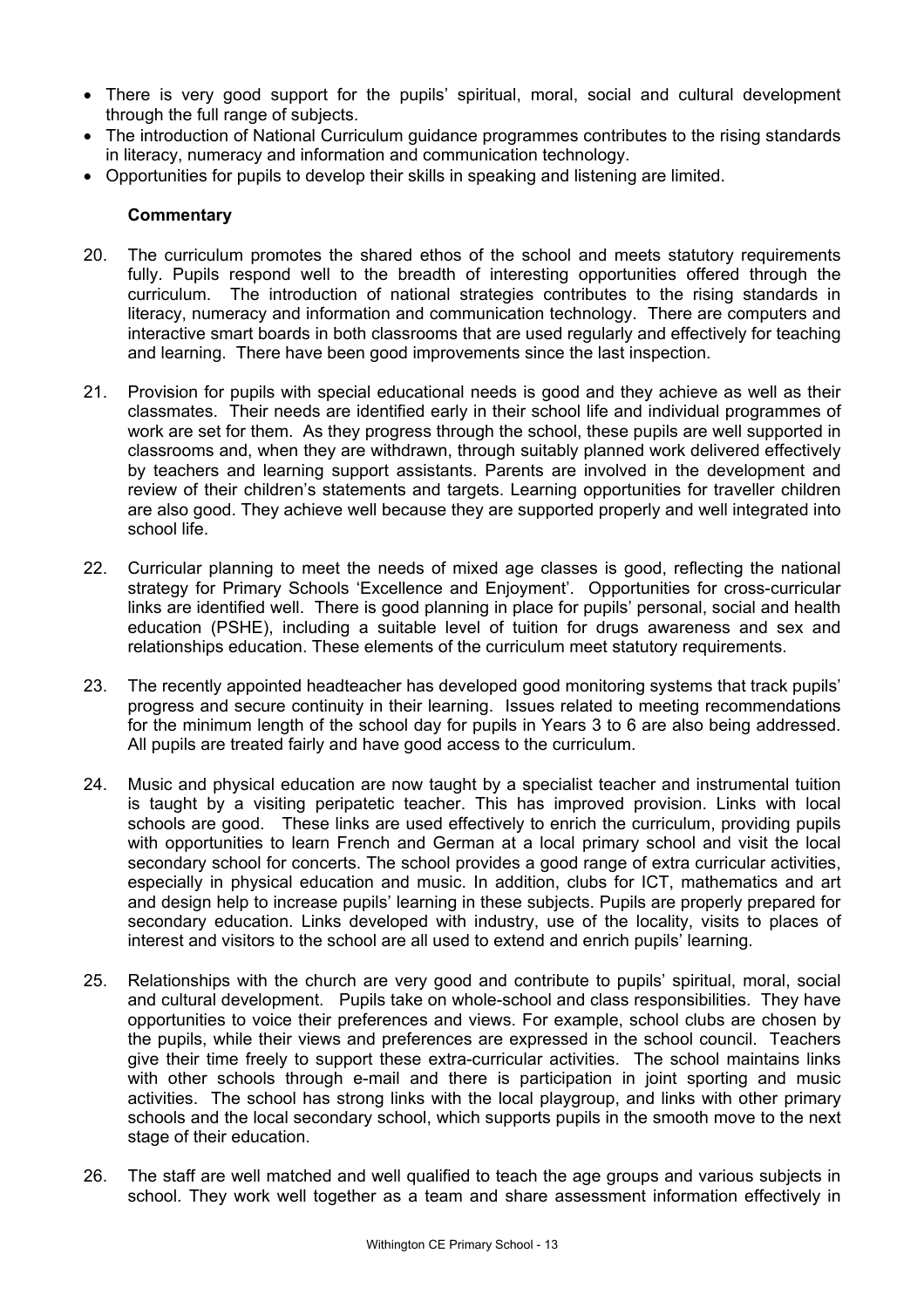order to tailor the curriculum for individual pupils. The level of expertise is generally good. The accommodation is satisfactory. The building, although of Victorian design and lacking in some facilities, such as a school hall, is used effectively. Displays are bright and attractive, reflecting the very positive ethos of the school. Space is used well to create storage areas, offices and a small library. A suitable covered play area has been created for children of Reception age. Learning resources are adequate. However, ICT resources have improved, especially with the introduction of interactive smart boards. Since the previous inspection, the quality and match of the school's staffing has improved quite significantly. Accommodation and learning resources have improved satisfactorily.

### **Care, guidance and support**

Provision for pupils' care, welfare, health and safety is very good. Provision of support, advice and guidance is very good. Involvement of pupils, through seeking, valuing and acting on their views, is good.

### **Main strengths and weaknesses**

- The extent to which each pupil has a good and trusting relationship with one or more adult in the school is excellent.
- The school provides very good care of pupils throughout and beyond the school day.
- The induction arrangements for new pupils are good.
- The school is very involved in health promoting initiatives.

- 27. Health and safety procedures are fully in place covering all the required aspects including risk assessment. Medical procedures are clear and most staff are trained in first aid. Child protection procedures are fully in place, with staff receiving regular training. Responsibilities are clearly defined and procedures are reviewed as required. Governors are fully involved in health and safety audits and have appointed a governor to be responsible for child protection. There are currently no pupils at the school who are in public care.
- 28. During the day all activities are well supervised and the small number of pupils in the school means they are well known by all adults. To extend the care of pupils beyond the school day the school operates a breakfast club, which the majority of pupils attend. A significant number of pupils are from traveller families and the school ensures that they are fully included in the care provision. Procedures for identifying and supporting pupils with special educational needs are good. The school analyses the performance of different groups of pupils, including pupils with special educational needs, keeping records of their progress. Learning assistants are well briefed to meet the needs of all pupils in order to facilitate full access to school life. Although pupils are normally accompanied to school by an adult, the school will always contact parents by half past nine if they have not been notified of absence to ensure their wellbeing. This arrangement is not always appropriate for traveller families but the school will contact them if possible at an appropriate time.
- 29. The school is unable to provide cooked lunches for pupils and they all have a packed lunch. To promote healthy eating, fruit is provided for all the younger pupils at break time and older pupils are encouraged, through the rewards scheme, to have a healthy snack.
- 30. Relationships are excellent in the school, built on a mutual trust. The low number of pupils in the school ensures that the teachers are able to provide regular individual support and guidance. Teachers have the pupils in their class for several years and their individual knowledge of them is now being enhanced through the improving assessment systems in the school.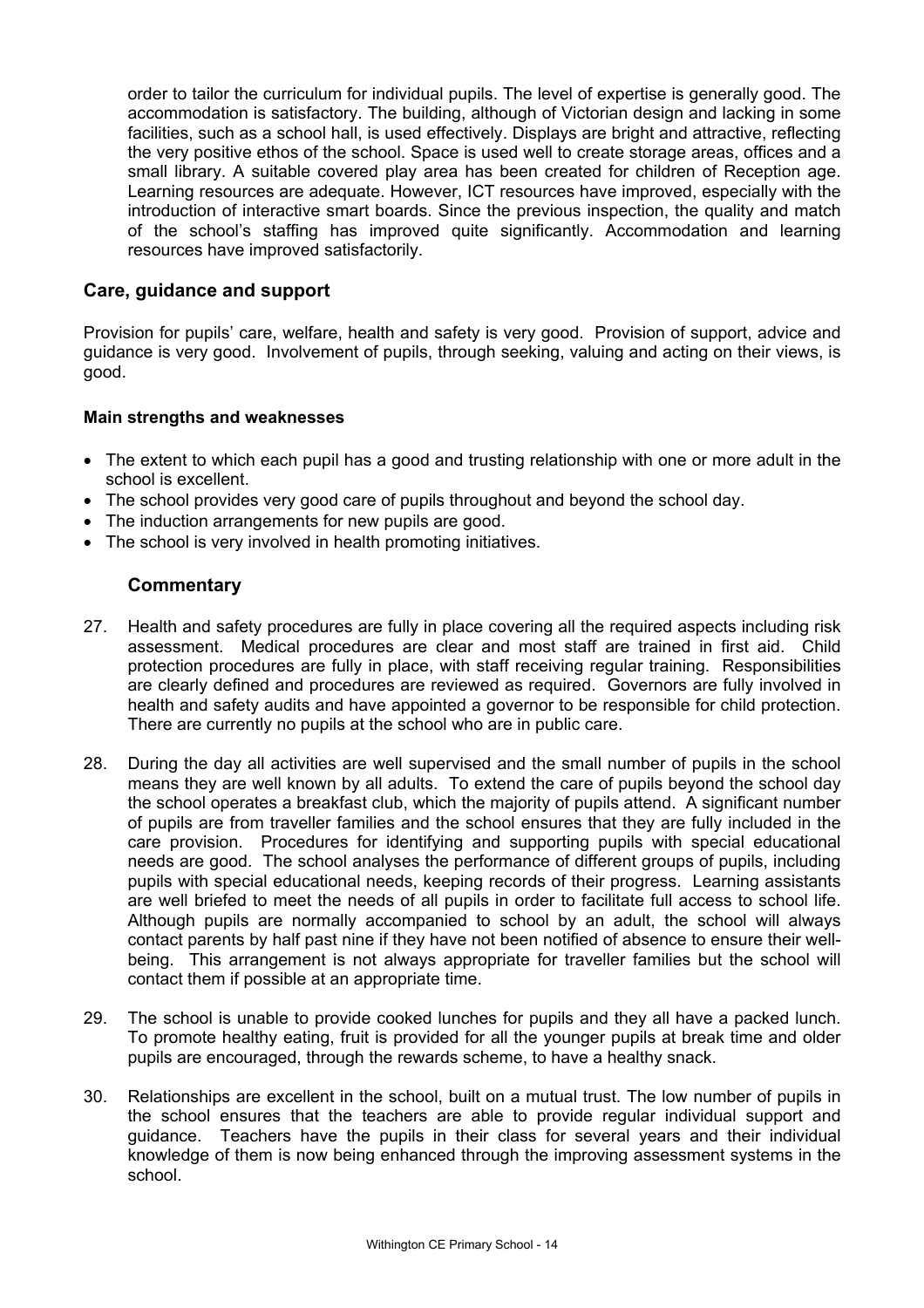- 31. The induction procedures for new pupils are good. Only a few pupils join each year and they may have a 'package' designed to suit their needs. All pupils will spend a day in their new class and those joining the Reception class will start on a part-time basis. The school prospectus has been revised and gives parents new to the school all the information they need.
- 32. The school involves and consults pupils well, mainly through informal contact supported by the already established excellent relationships. Pupils are very confident and frequently make suggestions or constructive comments to the staffs, which are always listened to. The school council became 'dormant' a few years ago but has now been regenerated. Whilst it is now active and has already resulted in pupils making suggestions, which have been acted on, it is still in its infancy and not fully established as an ongoing school facility. The very good levels of care have been maintained since the last inspection.

# **Partnership with parents, other schools and the community**

Partnerships with parents, other schools and with the community are good.

# **Main strengths and weaknesses**

- Parents have very good opportunities to discuss their child's progress.
- The very close partnership with the local church makes a significant contribution to pupils' personal development.
- The partnership with the Gloucestershire Traveller Education Service ensures good support for traveller pupils.
- A significant number of parents are involved in school activities.
- Annual progress reports are satisfactory, but could be more helpful to parents by providing information on achievement compared to expectation, as well as detailed written advice on how their children could improve.

- 33. The parents' questionnaires and comments made at the parents' meeting show that parents are very pleased with most aspects of the school. They are particularly pleased that their children are encouraged to become mature in a school where staff expect them to work hard. They also feel comfortable about approaching the school. They also think teaching is good and their children are treated fairly. These positive views were confirmed during the inspection. The only areas of concern, for a small number of parents, were about behaviour and bullying but these were not confirmed during the inspection.
- 34. The annual progress reports are considered to be satisfactory as they contain all the required information. The format of the reports does not make it easy for parents to identify how well their child is doing compared to expectations but there are other opportunities for them to find this out. Parents have three opportunities each year to discuss the progress of their child and to look at their work. Teachers also share information formally and informally about children's work with parents. The parents of pupils with special educational needs are also invited to take part in the annual review of their individual programmes of work. Parents are also encouraged to become fully involved with their child's education and the school's open door policy enable them to arrange to discuss any concerns at any time.
- 35. A questionnaire is sent to parents each year to gather their views and informal opportunities are taken when parents are on the playground at the end of the day. Information about the school is provided by weekly newsletters to supplement the very informative prospectus. There is a school website which is very user friendly, although the content is limited. A significant proportion of parents support the school as governors or by providing transport for school trips. The Friends' Society, which is organised by teachers and parents, provides financial support and organises social events.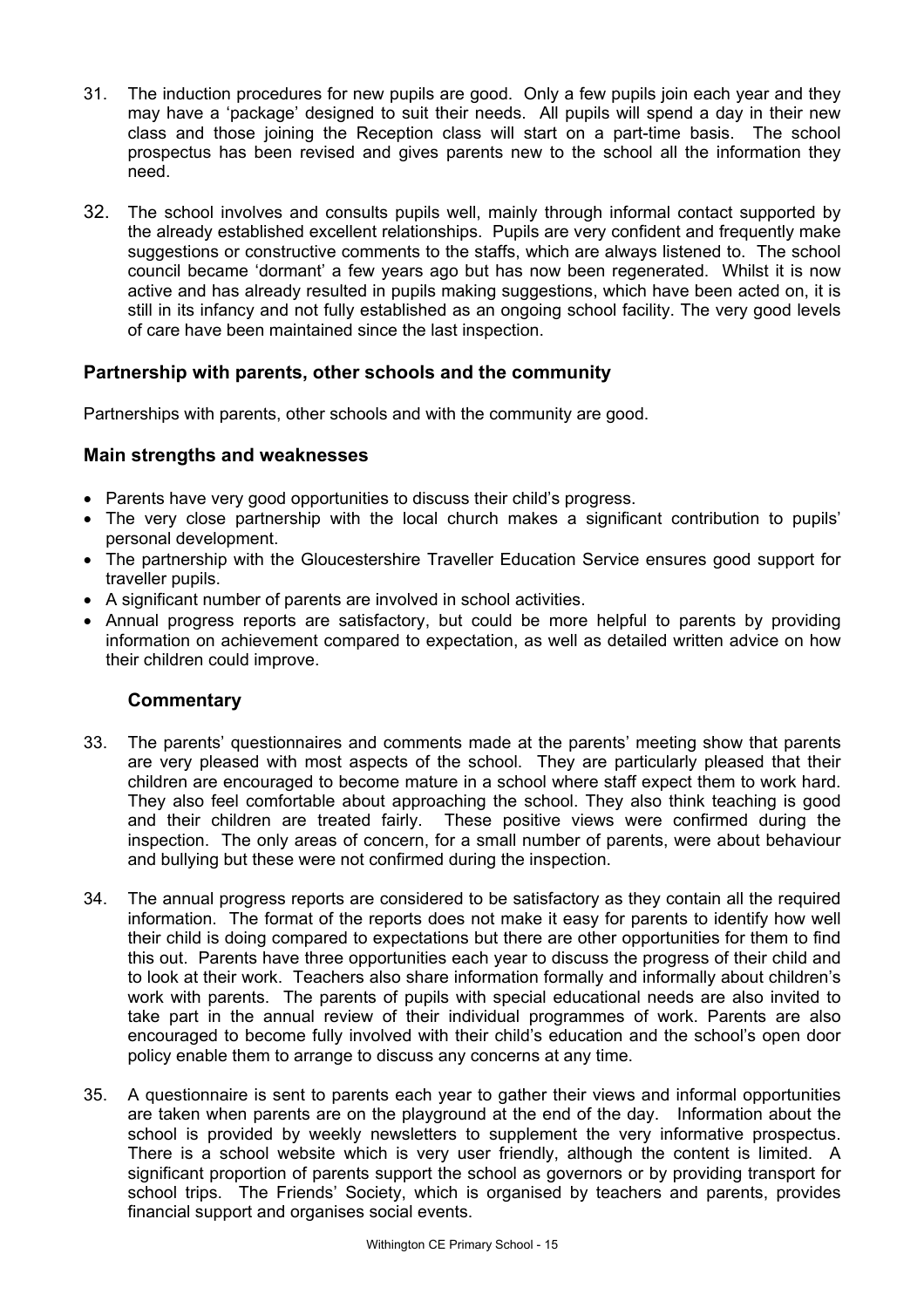- 36. The school has very close links with the local playgroup that use the school facilities on two days a week. Good links exist with the 'cluster' of local schools both for staff in-service training and for pupils' sporting activities. There are good links with the secondary schools to facilitate smooth transition of pupils from Year 6 to 7 and also some secondary school pupils have work experience placement in the school. Links also exist with local colleges as the school supports student training most years. The school also employs a specialist teacher for one day a week to enhance provision in physical education and music.
- 37. Partnerships with the community are good and these include the very strong links with the local church. The two local clergy are both school governors and play an active part in school life, including taking regular assemblies. Pupils from the school also regularly visit the church and provide displays of their work in the church. The school is one of the focal points of the village and acts as a central point for providing local information to the local newspaper. The headteacher provides a regular article for the parish magazine and the school newsletters are available from the church for non-parents. The school uses a number of local sporting facilities, such as the tennis court at the old rectory and the village recreation ground for sports days and athletics practice. Good links have been forged with Gloucester County Cricket Club, which results in an annual visit to their ground in Bristol. Representatives from a local technology company visit the school annually to organise a technology day, called 'Knex' challenge. These sporting and business connections strengthen the school's community links and curriculum provision. Most aspects of partnerships are at a similar level to those seen at the previous inspection, although increasing demands on parents' time and the changing cohort of pupils have reduced the participation of some adults and visitors to the school.

# **LEADERSHIP AND MANAGEMENT**

The leadership and management of the school are good. The recently appointed headteacher provides the school with effective leadership and management. The governance of the school is good. The leadership role of other key staff is developing well.

### **Main strengths and weaknesses**

- The headteacher has a clear view for improving the school and has created a very good team spirit amongst the staff and governors.
- The recently introduced management systems are beginning to make a positive impact on pupils' achievement.
- Staff are managed and deployed very effectively.
- The governors have a very good understanding of the school, although they fail to comply with some minor statutory requirements.

- 38. The headteacher provides good leadership and has introduced effective management systems since her appointment in September 2004. There is a clear vision of how the school can improve, which is shared with all the staff. Relationships in the school are very good. Each member of staff feels valued and as a result, contributes fully to developing a more effective school. Standards and achievement are improving because school priorities are clear, well focused and shared with staff and governors. There is an openness and underlying determination exhibited in the headteacher's leadership of the school.
- 39. Management systems have improved significantly since the last inspection and are now judged to be good. There is a well-structured School Development Plan with clear objectives, based on an audit of each area. It indicates action to be taken, expected outcomes, the cost implications, lead personnel for each aspect, timescales to be met, monitoring procedures and an overall evaluation of the progress made. Proper analysis of test results has been established and monitoring of teaching and learning is now embedded into school management systems. The co-ordinators' role is also expanding to include scrutiny of pupils'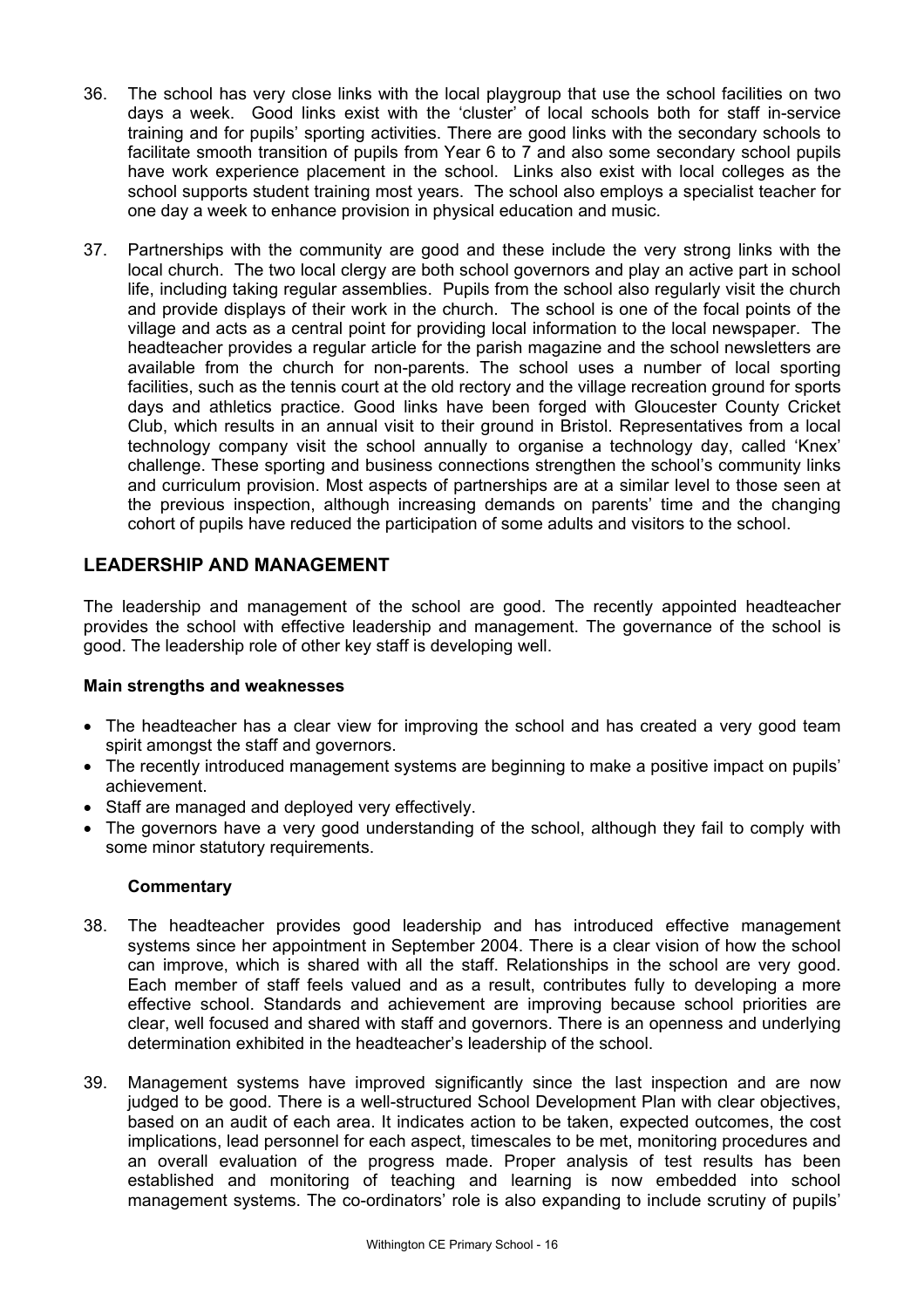work, monitoring of teaching and learning and action planning for the future. The leadership of the curriculum is good because it caters thoughtfully for the wide range of ages and abilities in each class. There is a strong commitment to the promotion of equality and the needs of groups and individuals. Evidence from the initial visit to the school, when the traveller children were present, shows that they are treated equally and with understanding.

- 40. The leadership and management of special educational needs are shared between the headteacher and the special educational needs co-ordinator. Withdrawal of pupils is minimal and carefully planned to take advantage of the expertise of the special needs teacher and learning support assistants. This aspect is well managed and reflected in the good quality of provision for these groups of pupils. The co-ordinators have high expectations and are successful in assisting pupils to achieve well.
- 41. The systems in place for addressing the issues related to the deployment and workload of staff are very well developed. Teachers have guaranteed release time to complete administrative, planning and co-ordinator roles. The quality of education is not compromised by their absence from the classroom in any way because a teacher with specialist expertise teaches physical education and music to their classes on a weekly basis. This is having a positive effect on pupils' achievement in those subjects and creates a refreshed teacher workforce. Performance management systems are thoroughly in place and teachers' continuing professional development needs are well catered for, dovetailing neatly into school priorities. A good example is training for ICT within the local cluster group of primary schools, which has proved to be very successful in developing staff expertise in the subject.
- 42. The governance of the school is good. Governors are astute and articulate. They know the school very well and have a very clear understanding of the school's strengths and weaknesses. Structured visits are made to the school and evaluations made of the quality of provision. The headteacher keeps them well informed of school developments and the governors share the headteacher's long-term vision of the school. Governors are supportive and prepared to voice their opinions on matters which are fundamental in shaping the direction of the school. Statutory requirements are met. The only weaknesses lie in omissions from the Governors' Annual Report to Parents, which fails to include information related to school security and admission arrangements for pupils with disabilities. Although the names of the Chair of Governors and the Clerk to the Governors are included, no contact address is given.
- 43. Financial matters are properly managed. The carry forward sum from the previous year is marginally in excess of the nationally recommended level but the governors have very clear plans for the use of these funds. The most recent audit of March 2003 concluded that the school's financial systems were operating effectively. The recommendations were few and have now been implemented successfully. The school has a good understanding of best value principles and these are applied well when using funding. Costs per pupil are well above average compared to those of all primary schools, nationally, but in general the cost of educating pupils in village schools tends to be high. Taking into account the effective provision and the good achievement of pupils, value for money is judged to be sound. The leadership and management of the school have improved since the last inspection. Formal monitoring and evaluation are stronger and long-term planning is more detailed.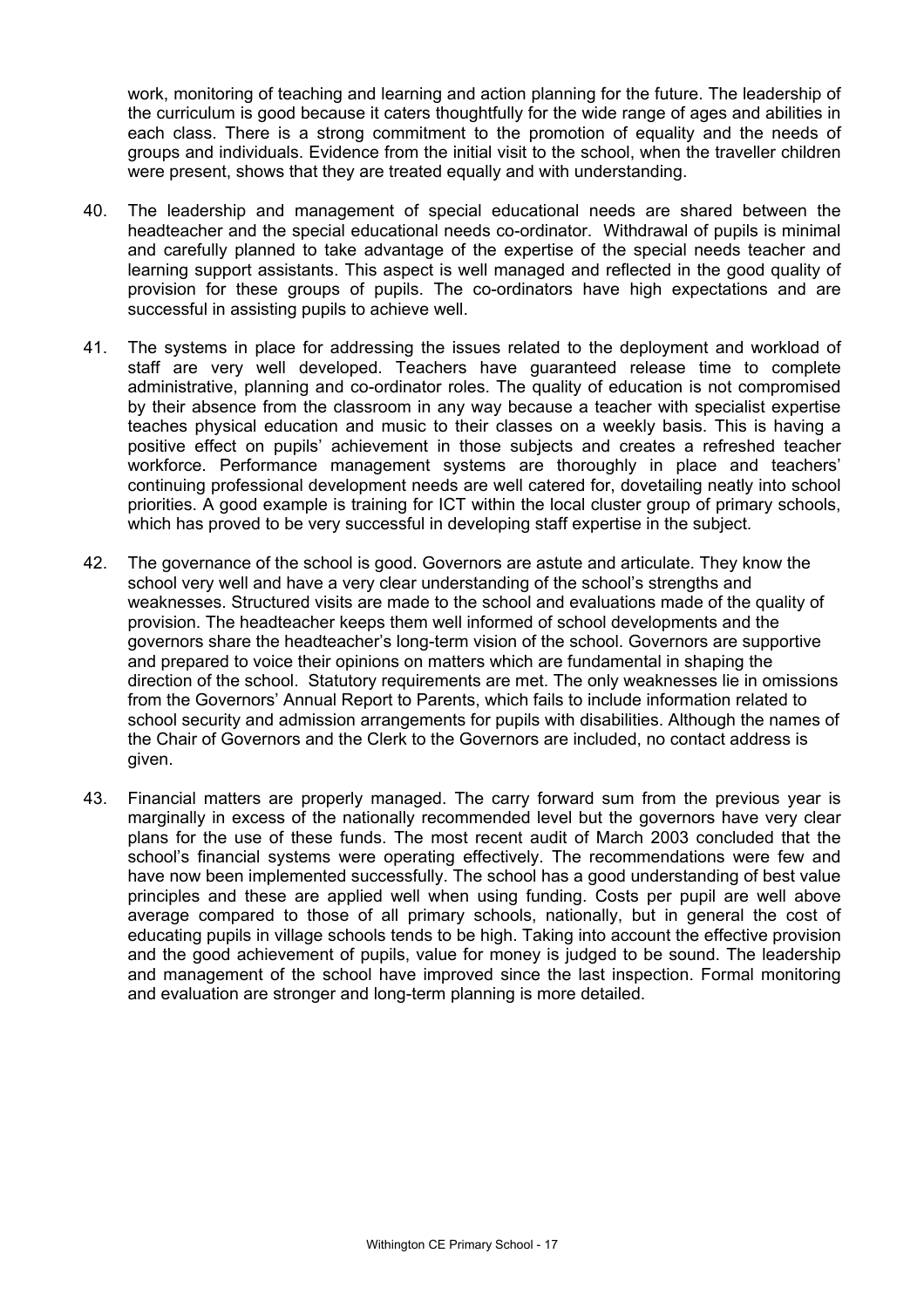### **Financial information**

# *Financial information for the year April 2004 to March 2005*

| Income and expenditure $(E)$ |         | Balances $(E)$                         |  |
|------------------------------|---------|----------------------------------------|--|
| Total income                 | 140,065 | Balance from previous year             |  |
| Total expenditure            | 129,208 | Balance carried forward to the<br>next |  |
| Expenditure per pupil        | 4,455   |                                        |  |

| ncome and expenditure $(E)$ |         | Balances (£)                           |       |
|-----------------------------|---------|----------------------------------------|-------|
| Total income                | 140,065 | Balance from previous year             | 9,501 |
| tal expenditure             | 129,208 | Balance carried forward to the<br>next | 1,356 |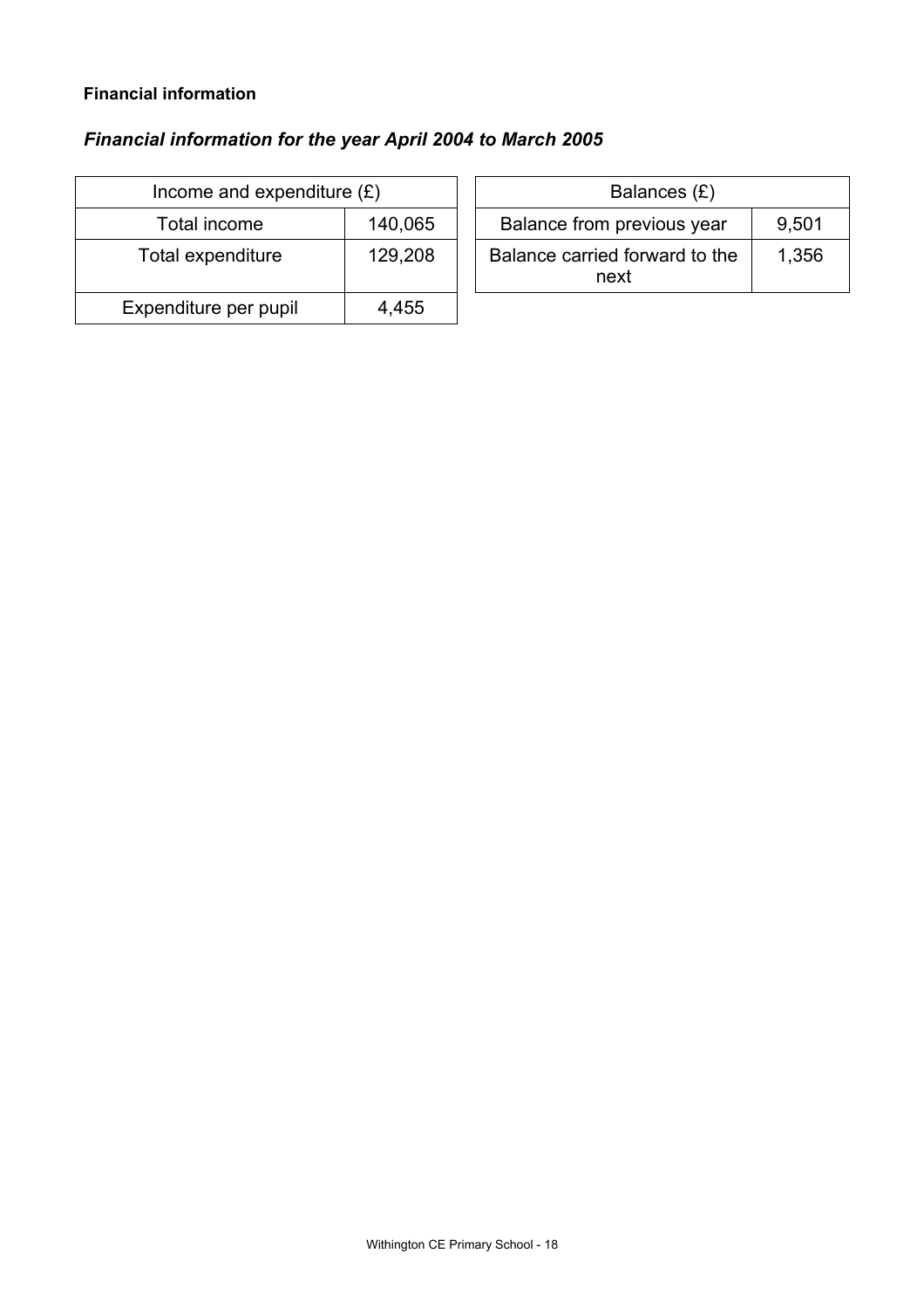# **PART C: THE QUALITY OF EDUCATION IN AREAS OF LEARNING AND SUBJECTS**

### **AREAS OF LEARNING IN THE FOUNDATION STAGE**

Provision is good and Reception children achieve well. Most children begin school having some pre-school experience. They enter Reception with standards that are generally below average, particularly in communication, language and literacy. However, because of the small number of children admitted each year, attainment on entry fluctuates greatly. The children are taught as part of a class which includes pupils in Years 1 and 2, but they are given specific tuition at certain times during the school day by the class teacher and learning support assistants. There are also planned occasions when children join the playgroup, usually for creative and physical activities. The leadership and management in the foundation stage are satisfactory.

By the end of the Reception year children are on course to meet the Early Learning Goals in personal, social and emotional development and mathematical development. In communication, language and literacy, the majority of children will not reach the Early Learning Goals by the end of the Reception Year, despite receiving generally good teaching. In the other areas of learning – knowledge and understanding of the world, physical development and creative development – it was not possible to make a judgement on children's attainment in relation to the Early Learning Goals because insufficient information was gathered in the time available during the inspection. Children with special educational needs also achieve well because there is very good support from learning support assistants and from volunteer helpers. Although traveller children were not present during the inspection period, school assessment indicates that the progress of these children is also good.

The curriculum provision is generally good. Children have a wide variety of experiences, with a strong focus on developing the basic skills in literacy and numeracy. Teachers' planning is well linked to the early years 'stepping stones' curriculum<sup>4</sup> and there is very good liaison with learning support assistants and other adult helpers to build a team approach to teaching and learning. Assessment procedures are good. Comments on the progress of each child are carefully compiled and directed towards providing a well-matched curriculum for every child in the group. The school makes the best use of the accommodation available and there are opportunities for the use of wheeled toys and structured play activities in a covered area adjoining the classroom. Resources are satisfactory. It is not possible to make a judgement on improvement since the last inspection because the previous report did not provide a detailed description of the provision for Reception children.

# **PERSONAL, SOCIAL AND EMOTIONAL DEVELOPMENT**

Provision in personal, social and emotional development is **good**.

### **Main strengths and weaknesses**

- Children's attitudes to learning are good.
- Teachers and adults create a very positive atmosphere, which enables children to mature socially and emotionally.

### **Commentary**

l

44. Children achieve well in this area of learning because staff and adults create a very positive, supportive atmosphere in the classroom. They use frequent praise when children are successful and encourage them to try hard and do their best. A high level of trust exists between adults and children. Using the illustrations in a book, they use their imagination to explain the events and sustain concentration for a reasonable period of time. They play

<sup>&</sup>lt;sup>44</sup>Stepping stones – The recommended curriculum for children in Nursery and Reception classes.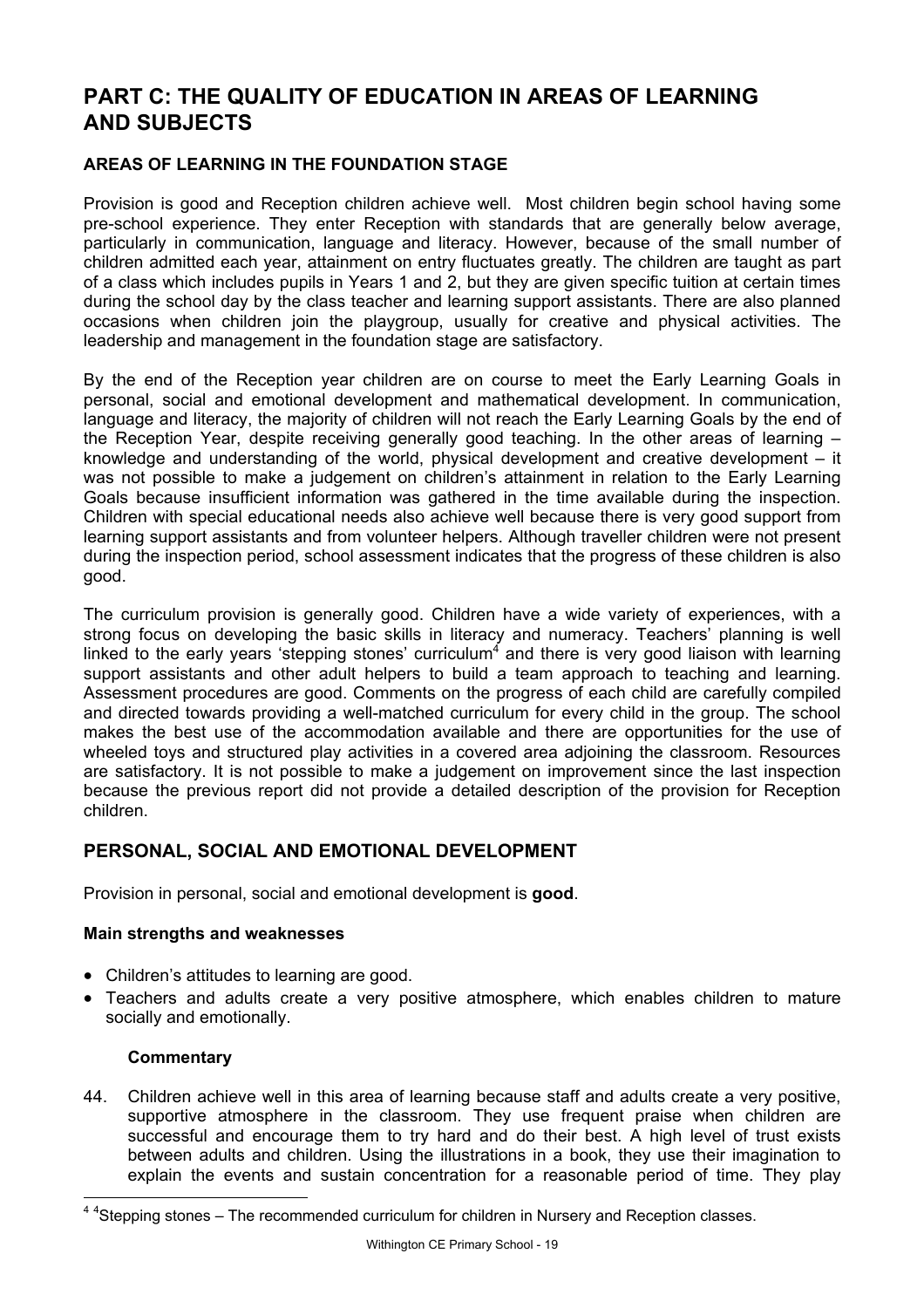alongside other children and co-operate in physical activities, such as when passing a ball to each other. With encouragement, more mature children undress and dress themselves when getting ready for outdoor activities. In collective worship sessions they listen well and make an effort to join in prayers and hymn singing. Teaching is good. Teachers are patient with children, yet insistent. Very good progress has been made by children with special educational needs in this area of learning. In general, children are on course to meet the Early Learning Goals in this aspect.

# **COMMUNICATION, LANGUAGE AND LITERACY**

Provision in communication, language and literacy is **good.** 

### **Main strengths and weaknesses**

- Children achieve well.
- Teachers and learning support assistants focus strongly on developing children's language and literacy skills.

### **Commentary**

45. Children enter the Reception with generally underdeveloped skills in communication, language and literacy. They achieve well in their first year of formal education, but the majority do not reach the expected goals by the end of the Reception stage. Teachers and learning support assistants build up children's word recognition skills by using flash cards in short, sharp sessions. Children recognise key words, such as 'for', 'she' and 'come'. Praise is used effectively to give children encouragement to succeed. Sid, a furry puppet, is introduced to add interest to the session and help children to pronounce initial sounds of words. Teachers introduce books at an early stage so that children are encouraged to seek out the title and author. Children handle books properly and use the 'magic finger' to point to words in the text. Teachers maintain a suitable flow of questions about the text, but most are too closed and require one word responses. Only the more able children provide any detail in their answers. Children are beginning to write their names in a recognisable form and provide simple captions to illustrations. The quality of teaching and learning is good. Staff are skilful at engaging children and maintaining their interest. Although some children's concentration is limited, they listen to instructions and enjoy activities.

### **MATHEMATICAL DEVELOPMENT**

Provision in mathematical development is **good.**

### **Main strengths and weaknesses**

- Children achieve well.
- Practical activities are a valuable aid to children's learning.

### **Commentary**

46. Children achieve well in the Reception group because teaching and learning are good. Practical activities help pupils to understand the value of numbers less than 10. Teachers use appropriate vocabulary to explain how an addition number sentence can be formed by partitioning a group of skittles. Expectations are high, both for behaviour and the standards that can be attained. Children know and recognise numbers up to nine and count accurately. They understand terms such as 'more than' and 'less than'. In their normal activities in the classroom they use everyday words to describe position and refer to objects being 'big' or 'little'. They recite familiar rhymes, such as 'Incey Wincey Spider' and count the legs of the creature correctly. Children's progress is monitored well. Learning support assistants are a great help to children, especially those children with learning difficulties. Adult to children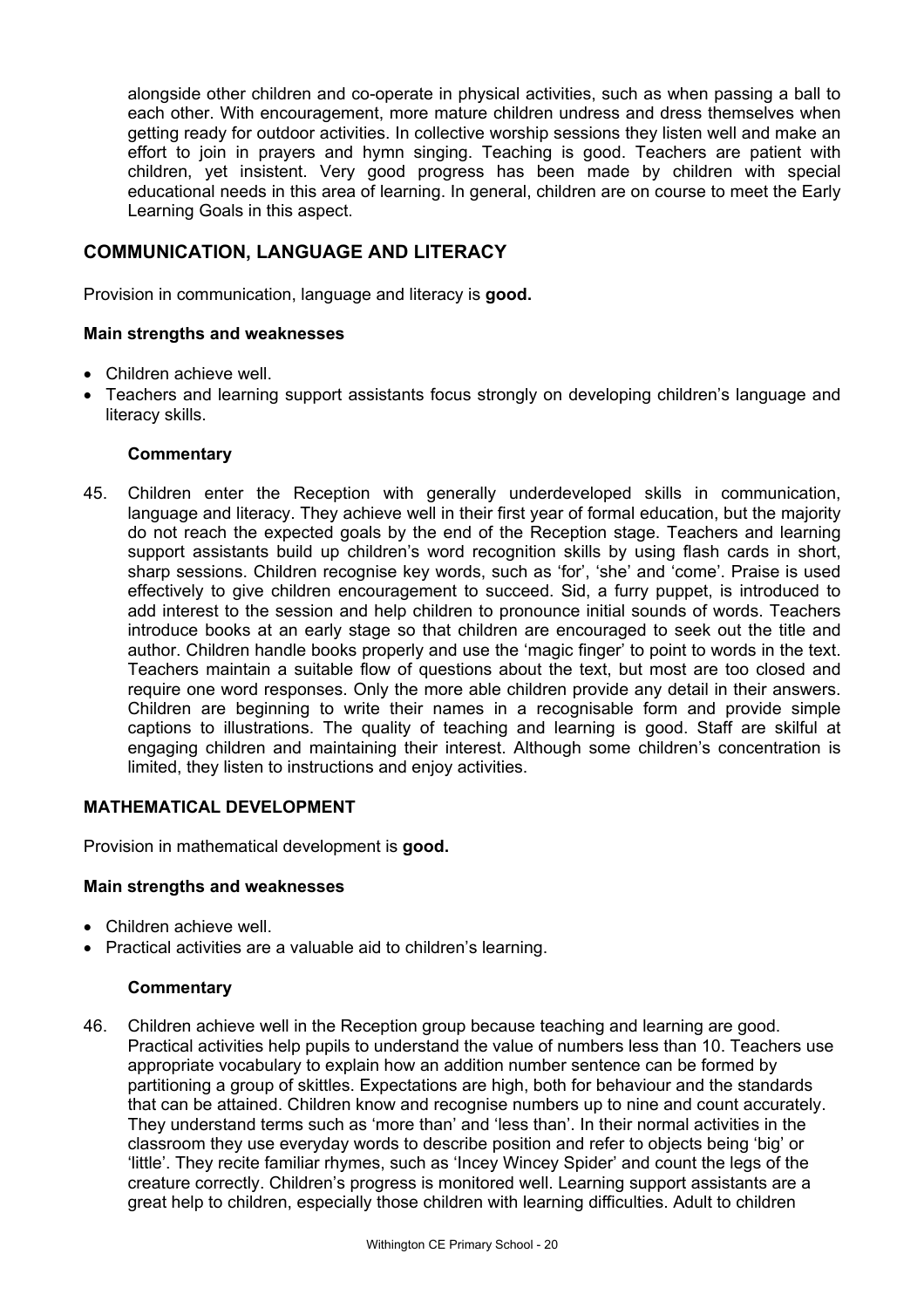ratios are very favourable and this enables individual support to be given. Overall, children are on course to meet the expected goals by the end of the Reception Year.

47. It was not possible to make firm judgements on children's achievement in knowledge and understanding of the world, physical development and creative development because insufficient evidence was gathered in the time available. Children have experience of cutting and gluing materials to make pictures and simple models. There have been walks to the local church and children have taken part in Remembrance services. The limited evidence gained from physical education lessons shows that children control a ball well with their feet. They use space well in chasing games and are beginning to understand that exercise affects the body in different ways. In creative development, children enjoy singing songs and Nursery rhymes. They become engaged in stories and talk about the characters.

### **SUBJECTS IN KEY STAGES 1 and 2**

### **ENGLISH**

Provision in English is **good.** 

### **Main strengths and weaknesses**

- Standards are above average in the present Year 2 and Year 6 age groups and achievement is good throughout the school.
- The quality of teaching and learning is good, although teachers do not give pupils enough guidance when marking their work as to how they can improve.
- The curriculum provision is good, although opportunities for speaking and listening could be developed more fully.
- The co-ordinator leads and manages the subject well.

- 48. In the present Year 2 and Year 6 age groups, standards are above average. However, the number of pupils in each cohort is very small and standards can vary markedly from year to year. Over the last five years, standards in reading and writing have been broadly below average at the end of Year 2, whilst in Year 6 standards have been marginally above average over the same timescale. Pupils achieve well in English throughout the school because teaching and learning are good and well focused on improving pupils' basic literacy skills. Lessons are well planned to cater for all groups and pupils respond well in lessons and work hard. Pupils with special educational needs achieve well too. They receive very good support from learning support assistants, which aids their progress. Although pupils from traveller families were not present during the inspection period, evidence from school assessment shows that their achievement, based on attainment on entry, is also good throughout the school.
- 49. Speaking and listening standards are broadly average at the end of Years 2 and 6, although pupils' listening skills are generally better developed than their speaking skills. Pupils listen well during the introduction to lessons, especially those in Years 3 to 6. They maintain good levels of concentration. Younger pupils in Years 1 and 2 listen for an appropriate length of time, but tend to become restless after a long session on the carpet. Although some older pupils are confident to give their response to teachers' questions with rather elaborate answers, others have limited skills in forming well-worded responses. Teachers' questioning is often too closed, so that pupils are only required to give brief responses. Pupils are rarely asked to explain their views fully. There is little variation in approach and less confident speakers can be overlooked. Nevertheless, standards are still broadly average by the end of Years 2 and 6.
- 50. Standards in reading are above average in the present Year 2 and Year 6 age groups, although over time they have been below average in national tests in Year 2. Pupils in Year 2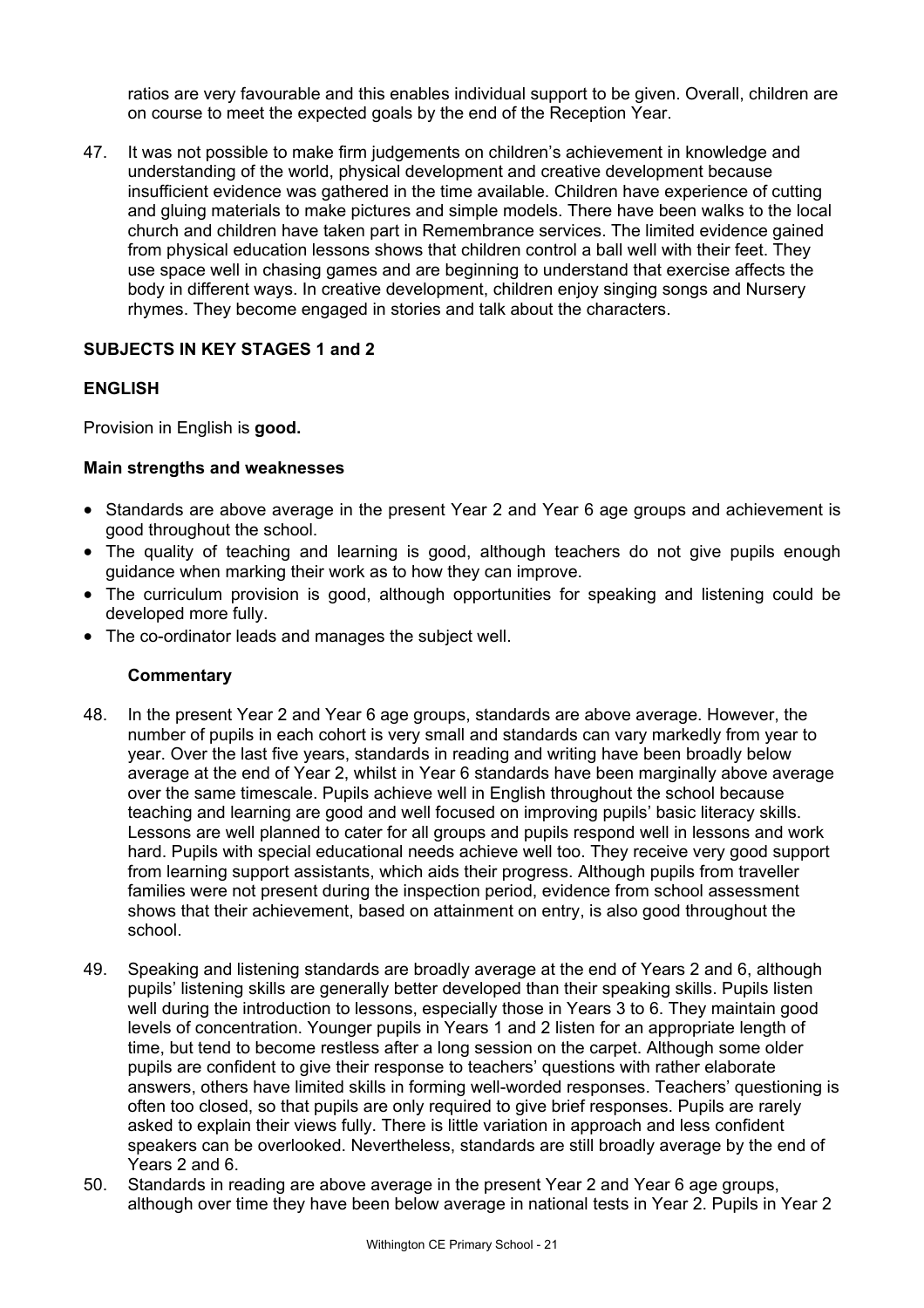read with reasonable fluency and make few errors. They give due attention to punctuation when reading aloud and use phonic cues<sup>5</sup> to pronounce words accurately. Pupils discuss the story and the key characters; they enjoy reading and have a good understanding of book conventions, such as how to use a contents page and index to locate information. Year 6 pupils read expressively, conveying the full meaning of the passage. Their reading is accurate, with few errors; when these do occur, they often correct themselves. Pupils also read silently and have a good recall of the passage read. These pupils are committed readers and read regularly at home. They discuss their favourite authors and the types of books they prefer. Pupils' dictionary skills are well developed. Overall, pupils achieve well in Years 1 to 6 in reading.

- 51. Standards in writing are above average in the present Year 2 and Year 6 age groups and pupils achieve well. In Year 2, pupils' writing is well structured and uses interesting vocabulary. Sentences are properly sequenced and capital letters and full stops are generally used accurately. The spelling of words is usually correct or justified phonetically. Pupils' handwriting is formed accurately with evidence of a joined script being developed. In Year 6, pupils use imaginative language in their stories, using adverbs and adjectives effectively to embellish their work. The work is properly punctuated and spelling is largely accurate. Handwriting is neat and usually joined legibly. Pupils' achievement is generally good in Years 1 to 6 in writing.
- 52. Teaching and learning are good. Teachers plan thoroughly and cater well for the mixture of ages and abilities within their classes. The work set is usually challenging. Positive relationships are developed and pupils apply themselves well to tasks. The basic skills are taught well in Years 1 and 2 and this creates a good platform for more advanced work in the later years. Learning support assistants provide very valuable support in lessons, giving guidance and help, especially to the less able pupils. There is a very good ethos for learning created by teachers through the use of positive management strategies. There are very few weaknesses in teaching. However, the pace of some lessons is a little slow with overlong introductions, and few targets are set for the completion of work. Assessment procedures are good. Teachers monitor progress carefully and modify their planning to suit the needs of individual pupils. Progress is tracked properly and good targets are set for further improvement. Marking is completed thoroughly and many positive comments help to boost pupils' self-esteem, but there are too few indications of what pupils have to do next in order to improve their work.
- 53. The curriculum is well balanced and provides pupils with a good range of interesting activities. Pupils write their own poetry as well as imaginative stories. In Years 3 to 6, analysis of stories includes an examination of Dickensian and Shakespearian characters. Letter writing is well developed too. In Years 1 and 2, dictation is used effectively to improve pupils' writing and spelling skills. Pupils plan and draft work and often produce finished pieces using their word processing skills on computers. Pupils' inference and deduction skills are developed through comprehension exercises. Social and moral issues are highlighted well in texts and pupils express their own views on aspects such as bullying. Opportunities for speaking and listening, although sound, lack variety. There is little evidence of drama, paired discussion and 'hot seating' being used regularly to promote speaking and listening skills.
- 54. The leadership and management of the subject are good. Lessons and pupils' work are monitored conscientiously and pointers for improvement are provided for staff. The most recent test results have been analysed and clear targets are set for raising standards in the future. A good team spirit is promoted by the co-ordinator and there is a willingness amongst staff to share good practice.
- 55. Improvement since the last inspection is good. The issue raised, relating to the National Literacy Strategy, has been resolved. Teaching is much stronger in Years 3 to 6 and

l  $5$  Phonics – learning to read using letter sounds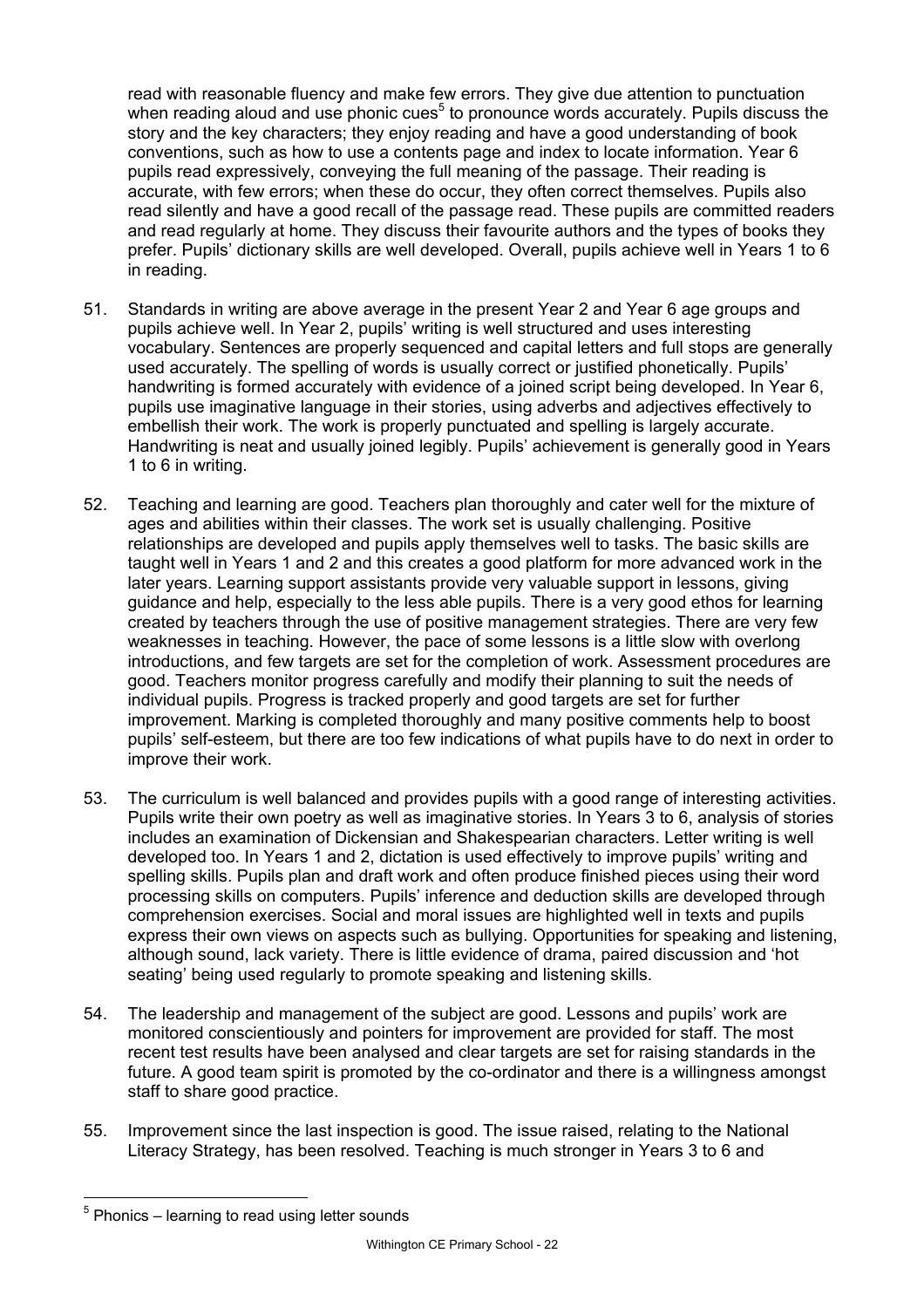standards are improving steadily throughout the school. Achievement is now judged to be good, compared to satisfactory at the last inspection.

### **Language and literacy across the curriculum**

56. The school develops pupils' literacy skills across the curriculum well but language development, although satisfactory, lacks sufficient opportunities to broaden pupils' speaking skills. There are good examples of pupils writing for a range of purposes in different subjects – in history for instance, eyewitness accounts of historical events and in science, drawing coherent conclusions from completed experiments. ICT is used effectively to produce poems and imaginative writing in word-processed form. There are occasions when pupils explain their thinking and express their views but they are not well structured opportunities and are limited largely to responding to teachers' questions.

# **MATHEMATICS**

Provision in mathematics is **good.** 

### **Main strengths and weaknesses**

- Good teaching throughout the school has improved the achievement of pupils and represents an improving picture.
- Teachers use mathematical vocabulary well to help pupils develop as mathematicians.
- The opportunities for pupils to develop their thinking skills, explain methods and share ideas are limited in Years 3 to 6.
- Teachers and learning support assistants support pupils with special educational needs very effectively.
- Rapid mental calculations are not sufficiently developed.

### **Commentary**

- 57. Standards in mathematics fluctuate because of the small number of pupils in each year group and the relatively high percentage of pupils with special educational needs within the school. Taking the performance of pupils over the last three years, standards at the end of Year 2 are very low and in Year 6 well below average compared with the national average. Currently, pupils in both year groups are attaining average standards. Achievement in Years 1 to 6 is good. Pupils with special educational needs are well supported by teachers and learning assistants and achieve well because the needs of individual pupils are met well. Pupils from traveller families achieve well too because of the additional support they receive and the positive learning ethos which prevails in the school.
- 58. Teaching and learning are good. The good teaching is characterised by clear learning objectives in lessons, effective use of teachers' questioning skills and good planning, based on on-going assessments which match tasks to pupils' needs. For example, in a lesson for pupils in Years 1 and 2, tasks were well matched using an incomplete number square, which they used for a board game. The activities reinforce their earlier work on adding and ordering numbers and are very well designed to match each pupil's capability and interest. Relationships are very good. The use of praise and the work of learning assistants make effective contributions to pupils' learning. Teachers have good subject knowledge and encourage pupils to use appropriate mathematical vocabulary. For example, during a lesson in Years 3 to 6 pupils learn about relationships between multiplication and division and use mathematical terms such as 'inverse and 'divisor' with good understanding. Pupils in Year 2 and Years 3 to 6 demonstrate a good grasp of place value. Work is marked regularly and

positive comments written by the teacher. However, few of the written comments provide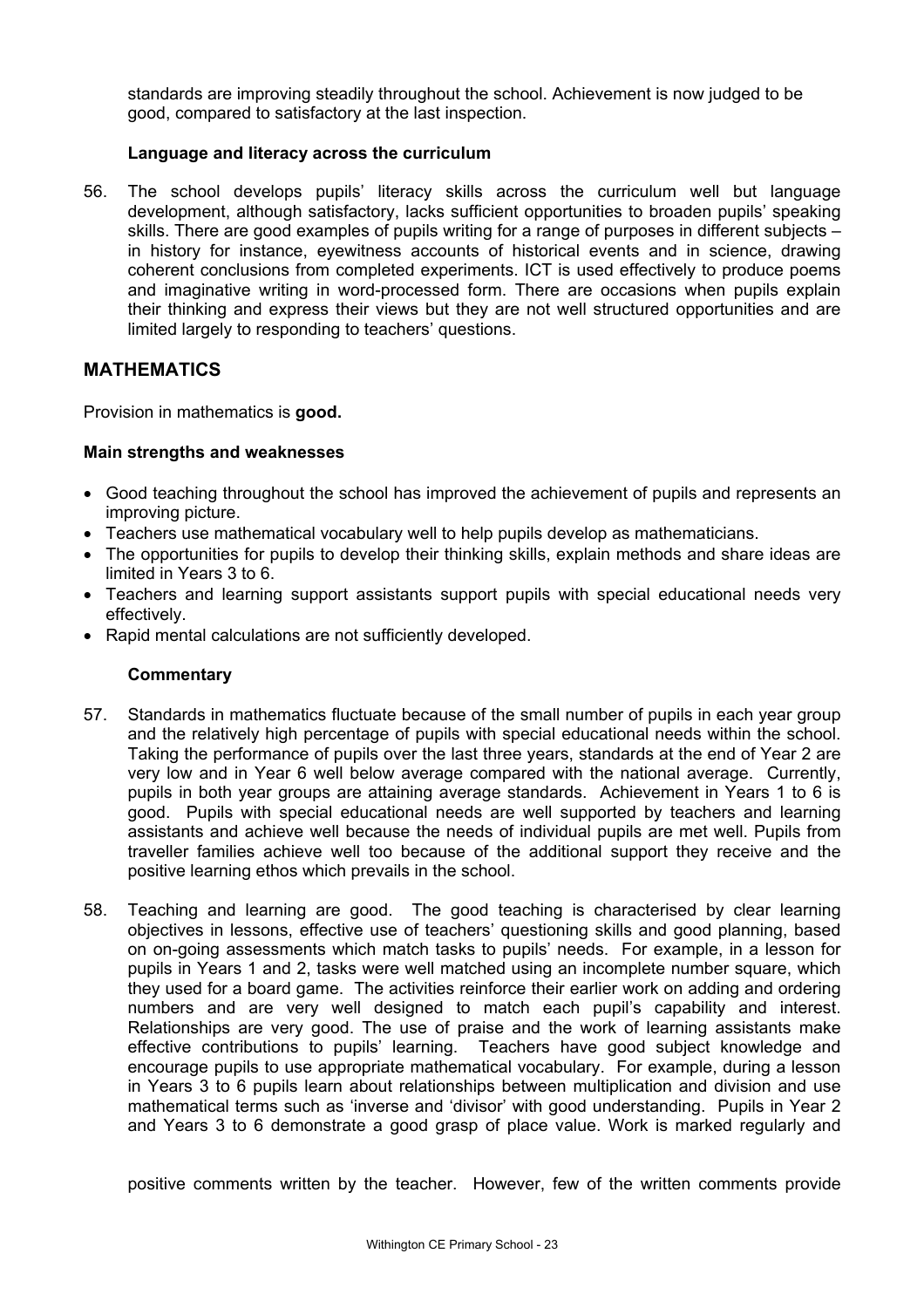guidance on where improvements can be made. Teachers clearly discuss improvements with pupils and all pupils have suitable targets for improvement displayed on their table.

- 59. Since the last inspection, the school has implemented the National Numeracy Strategy well. Each lesson begins with pupils practising mental calculations. While these sessions are well planned and imaginative resources used, the pace at which pupils are expected to calculate is insufficiently challenging to increase the speed at which they recall mathematical facts. At the end of the lesson, there is opportunity for pupils to explain how they have completed their tasks. In the lessons observed these sessions were shortened, thereby limiting effectiveness and opportunities for pupils to explain their work and develop their thinking skills.
- 60. Pupils' attitudes to mathematics are very good. The majority demonstrate perseverance, cooperate and collaborate well and show respect for teachers and their classmates. Behaviour during the inspection was either good or very good in lessons. This is an improvement since the last inspection.
- 61. The leadership and management of the subject are good. The headteacher co-ordinates the subject well. She follows a regular cycle of monitoring that builds a clear picture of the quality of teaching and learning. Assessment data are used effectively to improve curricular provision. Pupils' performance is tracked thoroughly throughout the school. All findings are shared with staff and actions for improvement agreed. The concerns noted at the last inspection included use of assessment, the response of some pupils and inadequate resources. All these concerns have been successfully addressed. Improvement since the last inspection is satisfactory.

### **Mathematics across the curriculum**

62. Pupils have many opportunities to reinforce and use their mathematical skills across the curriculum. In science they measure temperature and rainfall, displaying results on a range of graphs. Concepts of time are reinforced in history. Measuring skills and concepts of symmetry and shape are used in information and communication technology, art and design and design and technology. Numeracy skills are well developed across the curriculum.

### **SCIENCE**

- 63. During the inspection period it was not possible to observe any lessons in science because of the school's timetable arrangements; therefore, a judgement cannot be reached on the overall provision in the subject. However, sufficient evidence was available from the examination of school documents, assessment information and interviews with staff and pupils to make judgements on standards and achievement. Standards are broadly average at the end of Years 2 and 6 and pupils achieve well from Years 1 to 6. Pupils with special educational needs are given good support from learning support assistants and this enables them to achieve well. Although there were no children from traveller homes present during the inspection, evidence provided shows that they achieve well. The school has made a satisfactory level of improvement since the last inspection. Achievement has improved and the leadership and management of the subject are more firmly established. Monitoring and evaluation procedures of the provision are being established steadily. Test results are being analysed more systematically.
- 64. Pupils in Year 2 conduct experiments with different musical instruments to discover their pitch. Results are recorded in a suitably simplified form. They study how plants grow and identity locations around the school where plants can thrive. Pupils know that electricity can be dangerous as well as useful to them in the home. In Year 6, pupils have a good understanding of different types of foods and use the correct terms to classify them into categories, such as carbohydrates, proteins, minerals and vitamins. Experiments are properly

structured, as in the topic on friction, which involved the measurement of a shoe sliding over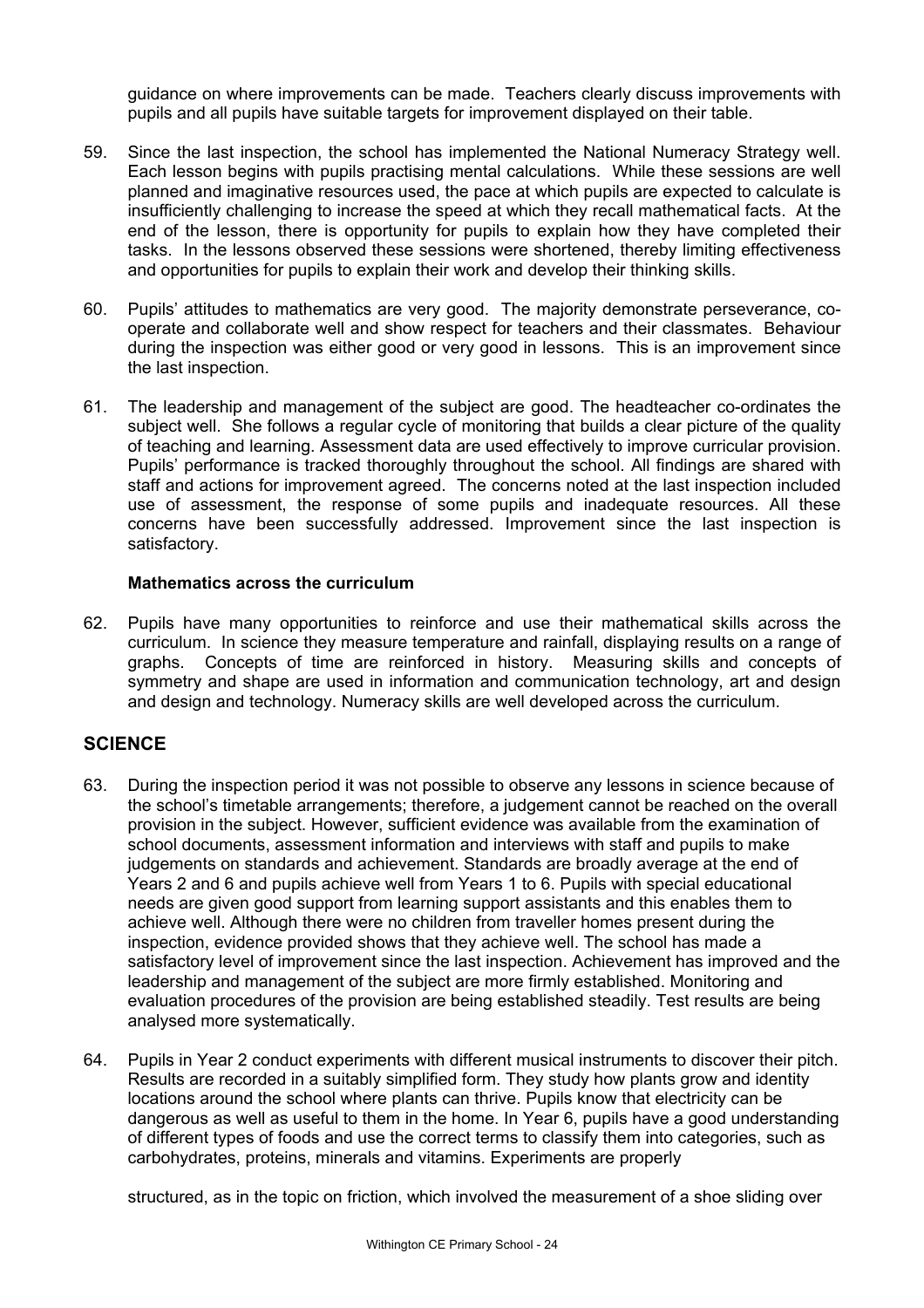different surfaces. Pupils are clear on what constitutes a fair test. Results are recorded in a variety of ways, but a suitable conclusion is always drawn at the end of the investigation.

65. The curriculum is good and caters well for the wide range of ages and abilities in each class. Topics are interesting and relevant to pupils' background. Elements of health education are incorporated well into topics. The school has highlighted the need for a greater focus on improving pupils' investigation skills and this is now being developed more strongly. Literacy and numeracy skills are well integrated into the provision and there are examples of results recorded in bar chart form and coherent written conclusions drawn from experiments. The work in pupils' books is well presented and marked thoroughly, but too little emphasis is given on how specific improvement can be made in the future. Assessment is sound, with pupils' work checked periodically to monitor progress against national expectations. However, the coordinator intends to develop a system to monitor pupils' investigative skills. This would be a useful addition to monitoring pupils' progress and for planning more specific tasks for individual pupils.

### **INFORMATION AND COMMUNICATION TECHNOLOGY**

Provision for ICT is **good**.

### **Main strengths and weaknesses**

- Information and communication technology is used effectively in other subjects.
- Teaching and learning are good.
- The leadership and management of ICT are good.

- 66. Evidence is based on the observation of two lessons, scrutiny of pupils' work, discussion with pupils in Years 3 and 6 and watching pupils working on computers. Use of information and communication technology was seen in a number of subjects including English, mathematics, science and art and design. Provision has improved significantly since the last inspection. There are computers and interactive smart boards in both classrooms, which are used regularly and effectively for teaching and learning.
- 67. At the last inspection there was insufficient evidence to make a judgement on pupils' attainment at the end of Year 2 but by the end of Year 6 attainment was judged satisfactory. Evidence gathered during this inspection indicated that pupils by the end of Year 2 and Year 6 are working at expected levels.
- 68. Pupils achieve well because the teacher plans lessons systematically to develop pupils' skills. She explains what pupils are to learn and asks them to check their answers. Pupils instructing a floor robot to travel a specified route were required to check and recheck their work for accuracy before changing instructions for direction or degrees of turn. Pupils in Year 6 use e-mail to establish links with another local school and, as a result, develop their communication skills well. They create e-mail, insert an attachment and then send their message electronically.
- 69. The co-ordinator teaches throughout the school, consequently ensuring continuity and progression. Teaching and learning are good. Plans based on national guidance indicate specific information and communication technology skills to be taught regularly in lessons. Work is assessed and there are records in pupils' books tracking progress and attainment. There are planned opportunities for pupils to work independently using CD-ROMs, computerised floor robots and interactive smart boards. Conversations with pupils indicate that many of them are confident in using the Internet to research and communicate information.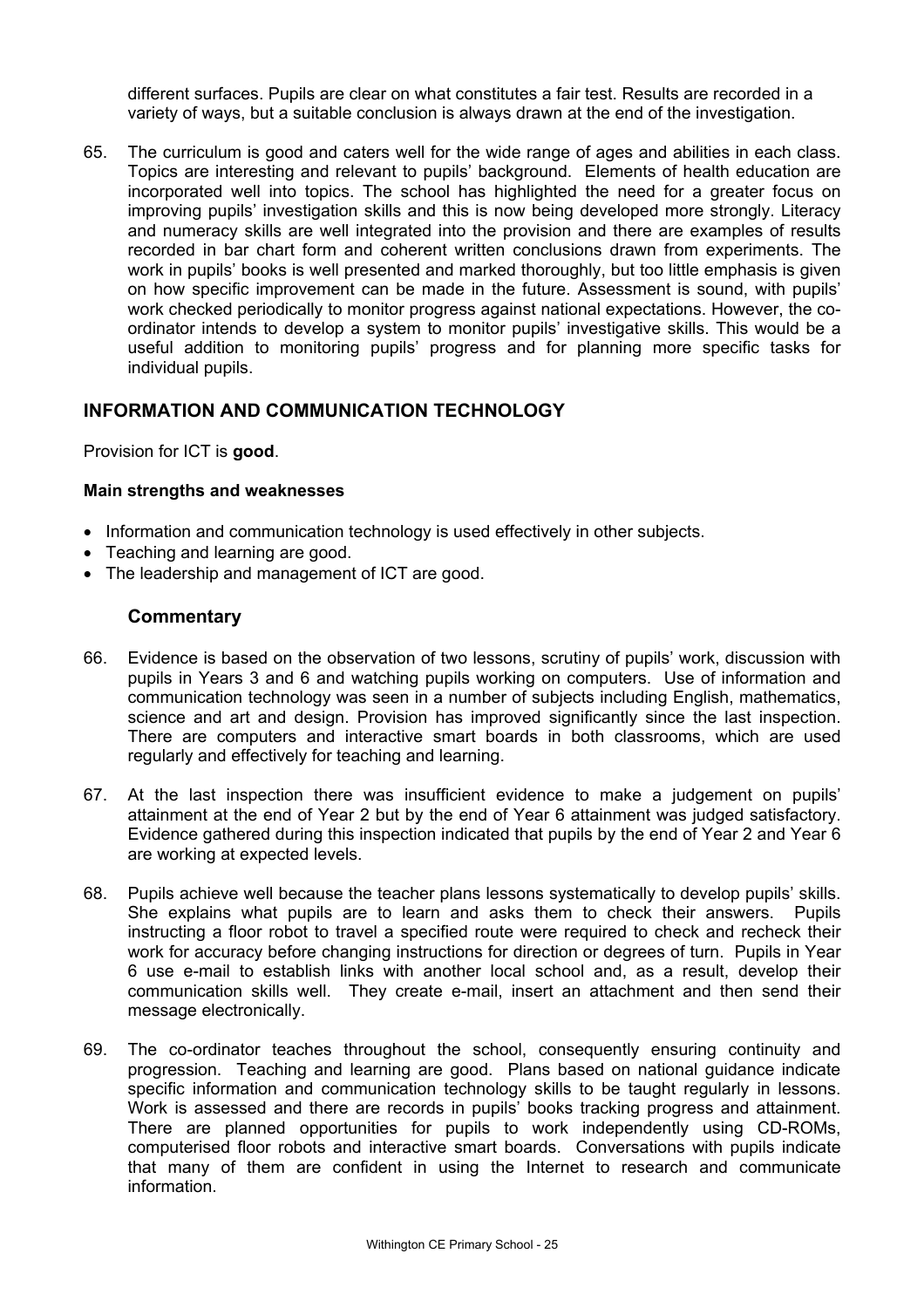70. Although the co-ordinator has carried the responsibility for information and communication technology for a relatively short time, it is evident that she has good subject knowledge and has introduced new assessment procedures that provide on-going information about pupils' progress. She is given regular weekly time for monitoring teaching and learning in the subject. Leadership and management are good. Resources and accommodation are satisfactory.

### **Information and communication technology across the curriculum**

71. Pupils practise computer skills effectively in other subjects such as, English, mathematics, science and art and design. They word process, amend written work, create graphs, analyse information and produce shapes and colour work in art and design.

### **HUMANITIES**

- 72. No overall judgement was made on the quality of provision in history and geography. No lessons were observed in these subjects, so teaching and learning cannot be judged. Evidence was gained through discussion with pupils, the scrutiny of pupils' work and interviews with teaching staff. Standards in both subjects are average at the end of Year 2 and Year 6. Pupils achieve well in Years 1 to 6, including those with special educational needs and those from traveller homes, because the curriculum is interesting and challenging.
- 73. The quality, presentation and volume of work produced in books are good. Teachers set welltailored tasks for the different age groups and abilities of pupils, although there could be more opportunities for individual research. The basic skills of literacy, numeracy and ICT are incorporated effectively within the curriculum provision. Assessment procedures are satisfactory. Teachers evaluate their lessons and modify their work for future lessons appropriately. Periodic assessment tasks are set and compared with National Curriculum standards to ensure pupils are reaching the appropriate levels for their age. The quality of teachers' marking is sound, but there is some lack of emphasis on giving guidance to pupils on how they can improve their work. The co-ordinator is conscientious and monitors the provision periodically, when each subject is highlighted for review within the School Development Plan. Since the last inspection, a satisfactory level of improvement has been made. The curriculum has been developed to cater better for the range of abilities and ages in each class and the co-ordinator role strengthened.
- 74. In **geography,** pupils in Years 1 and 2 make symbols on a simple map to illustrate a journey they have made in the locality. They follow the journey of Chester Bear to Paris and compare life in France with England, drawing simple pictures with written captions. In Years 3 to 6, pupils measure rainfall using a gauge and plot daily temperatures. Pupils study the way of life in Mexico and compare and contrast it with their own. They have a sound understanding of climatic conditions in Central America. Using a globe, pupils identify the British Isles, Mexico and the equator; however, they are not familiar with the continents.
- 75. In **history,** pupils in Years 1 and 2 compare the seaside of today with that of a hundred years ago. They identify changes in transport, clothing and the type of entertainment provided on the beach. A visit to a toy museum has been made and this has helped pupils to compare toys from different periods, particularly teddy bears over the last hundred years. In Years 3 to 6, pupils have a sound understanding of chronology and plot key dates on a time line. Key events over the last two hundred years are plotted fairly accurately, but concepts of ancient history, such as the Greeks, are generally beyond their understanding. Pupils write good 'eyewitness' accounts of the life of a child working in the coalmine and letters of complaint to the manager of the workhouse. ICT is used appropriately to word process draft pieces of writing. A visit to the Black Country Museum has enhanced pupils' knowledge and understanding of the Victorian Period.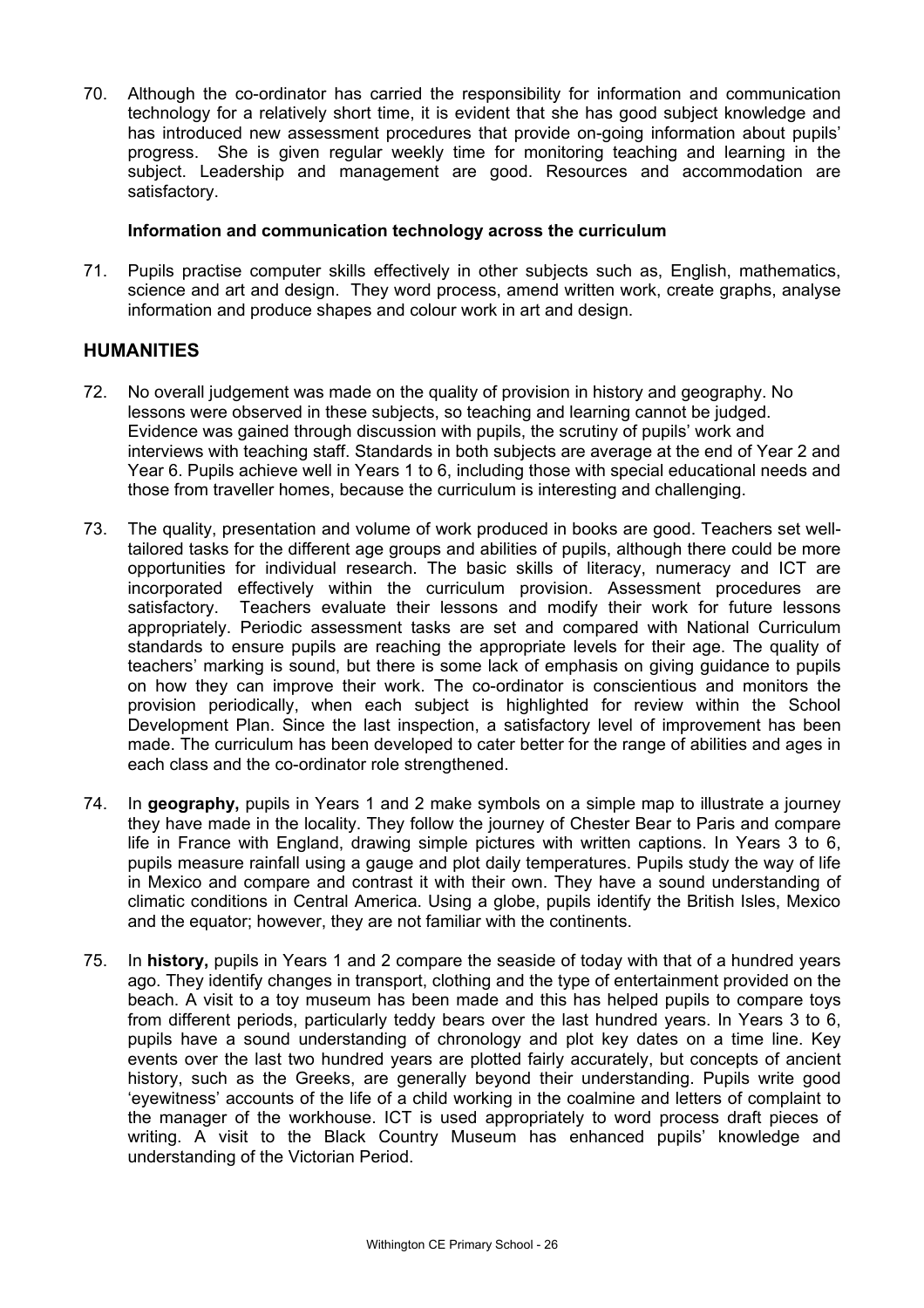# **CREATIVE, AESTHETIC, PRACTICAL AND PHYSICAL SUBJECTS**

- 76. No lessons were seen in art and design because this subject was not part of the main inspection focus. In a**rt and design** use is made of the work of artists to extend pupils' understanding of the subject. Art from a range of cultures is promoted, helping the subject to make a positive contribution to pupils' spiritual and cultural development. It was not possible to form a firm judgement about teaching and learning or achievement in these subjects. However, displays, which included three-dimensional work as well as work in the style of artists, indicate that pupils are working at least at expected levels. Computers are used well to allow pupils to experiment with a wide range of techniques. The effective display of pupils' work creates a colourful environment and confirms that teachers value pupils' efforts.
- 77. **Design and technology** is planned and taught as part of whole-school topics. No lessons were observed during the inspection and consequently no secure judgement about provision and standards can be made. A portfolio of pupils' work and discussions with pupils demonstrate that teachers plan and cover the entire required programme of study.

### **Music**

Provision in music is **satisfactory.** 

### **Main strengths and weaknesses**

- The newly appointed specialist teacher has good subject knowledge and clear priorities for developing music.
- Relationships are good and pupils are enthusiastic.
- Pupils sing with enthusiasm and enjoyment.

- 78. Evidence is derived from school documentation, two music lessons observed, hymn singing and collective worship and discussions held with pupils. Teaching and learning are satisfactory and achievement is good in Years 1 and 2 and satisfactory in Years 3 to 6, presenting an improving picture of music provision. Standards are average at the end of Years 2 and 6. Pupils are beginning to encounter a range of musical experiences that develop their learning and give them confidence in performing. It is clear from evidence gathered that the school provides a satisfactory music curriculum.
- 79. Pupils' musical capability is promoted because the teacher who takes lessons has good subject expertise. Pupils sing tunefully and with enthusiasm in collective worship and singing practice. In Years 1 and 2 pupils gain an awareness of rhythm, beat and pitch as they collaborate in accompanying a song. They record their performance and are excited when listening to their recording.
- 80. In Years 3 to 6 pupils are beginning to develop their auditory skills by distinguishing between ranges of musical intervals. They are well prepared during the class introduction and use their learning well to compose simple melodies. Other opportunities to develop their skills are offered through recorder group, choir or guitar groups. These occasions give pupils additional musical experiences and increase their knowledge.
- 81. The recently appointed music specialist has good subject knowledge and plans from a nationally recognised scheme. He relates well to pupils and is increasing their musical awareness and skills. A peripatetic music teacher visits the school so that pupils can learn the guitar. Leadership and management of the subject are satisfactory. Resources are adequate but tuned percussion instruments are in a poor condition. There has been a satisfactory level of improvement since the last inspection.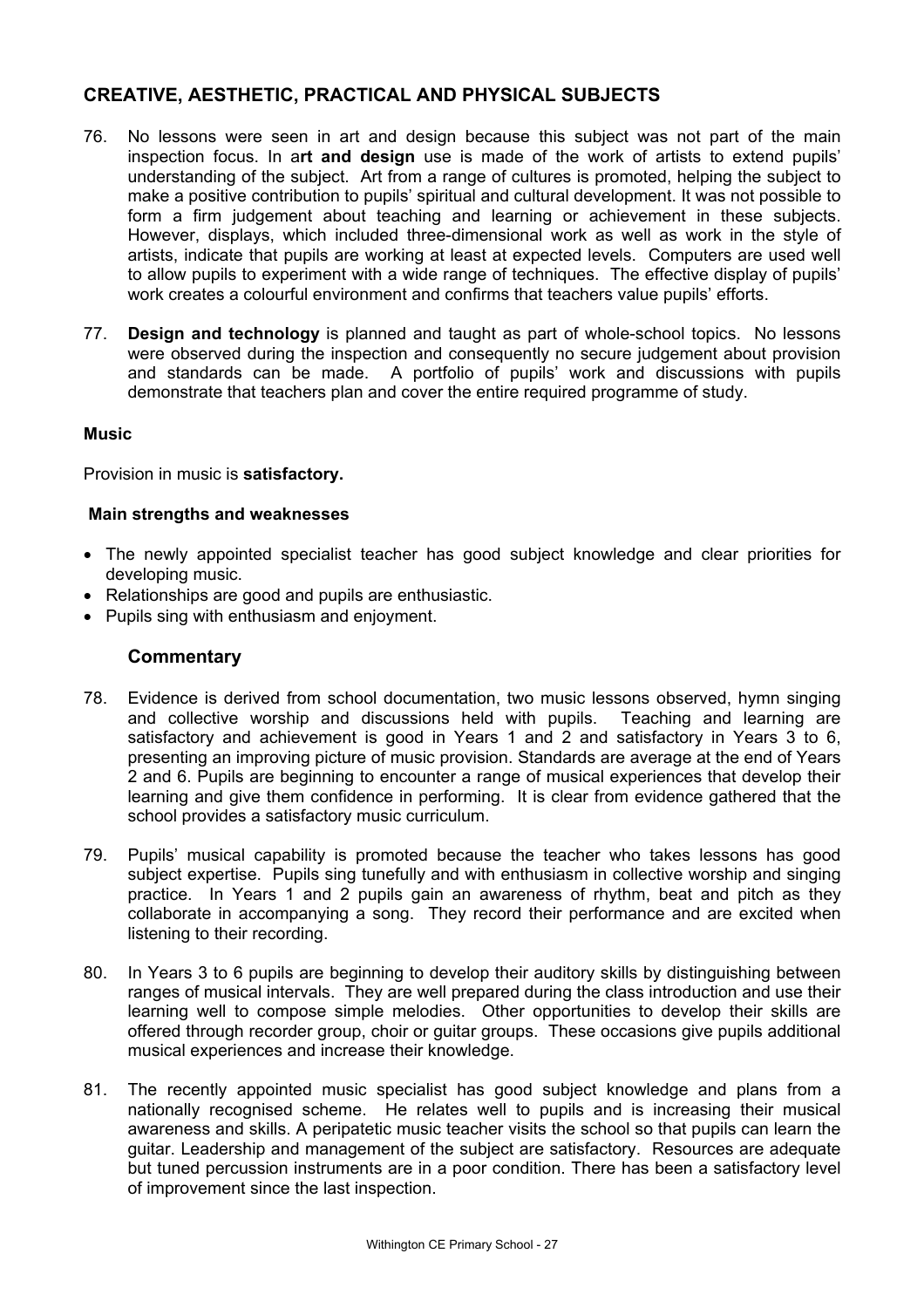# **Physical education**

The provision in physical education is **good.**

### **Main strengths and weaknesses**

- Pupils achieve well.
- Teaching and learning are good throughout the school.
- Pupils are very enthusiastic and enjoy lessons.
- The curriculum provision is good and has improved since the last inspection.

### **Commentary**

- 82. Evidence gathered from the observation of two lessons and from discussions with pupils and staff shows that pupils reach broadly average standards at the end of Year 2 and Year 6 and that achievement is good in Years 1 to 6. Pupils develop their skills well in games lessons; for instance in tennis, older pupils learn how to return a volleyed service and use the backhand. In Years 1 and 2, pupils control a large ball effectively with their feet when dribbling around cones. They understand that exercise affects the body and the importance of warm up activities. Some pupils are capable of evaluating their own performance but this aspect is generally not as well developed.
- 83. The quality of teaching and learning is good. A teacher with good expertise and knowledge is employed to teach physical education throughout the school. He has high expectations of pupils and sets challenging tasks. Lessons are well organised and classes managed well. This ensures that pupils are well focused on tasks, work hard on their skills and build up their knowledge and understanding. Learning support assistants make a very valuable contribution to lessons, especially by supporting pupils with special educational needs. It enables these pupils to achieve as well as others in the class.
- 84. Pupils enjoy lessons, especially the vigorous activities in warm ups and the paired practice sessions. They collaborate well, share equipment sensibly and provide the occasional piece of constructive advice to their partners. Their behaviour is very good.
- 85. The curriculum provision is good overall. The school ensures that all elements of the National Curriculum are taught, even though it has limited facilities. This is an improvement on the last inspection, when gymnastics was not taught because of the lack of a school hall. Pupils now undertake gymnastics lessons at a neighbouring school. The local community supports the school well by offering the use of a nearby playing field and tennis courts. The village schools within the locality meet for sports days. In general extra-curricular activities are good. This is an area that the school is trying to address. Leadership and management are satisfactory.

### **PERSONAL, SOCIAL AND HEALTH EDUCATION AND CITIZENSHIP**

86. During the inspection period no lessons were observed in personal, social and health education (PSHE), so no overall judgement on provision can be made. However, useful evidence was drawn from the scrutiny of pupils' work, discussions with pupils and staff and the observation of assemblies and lessons in other subjects. Aspects of personal development infiltrate the curricular provision – for instance, writing about bullying in Years 3 to 6. In geography, pupils compare their own daily lives with those of poor people in Mexico, which helps them to appreciate differences in societies around the world. In science and physical education, pupils are encouraged to take exercise and eat healthy foods. Assemblies are well focused on moral and social issues, such as faithfulness. Pupils are expected to reflect and be reverent when saying prayers before lunch and in assembly. Relationships are strong in the school. Adults are good role models and treat pupils with respect. Pupils' self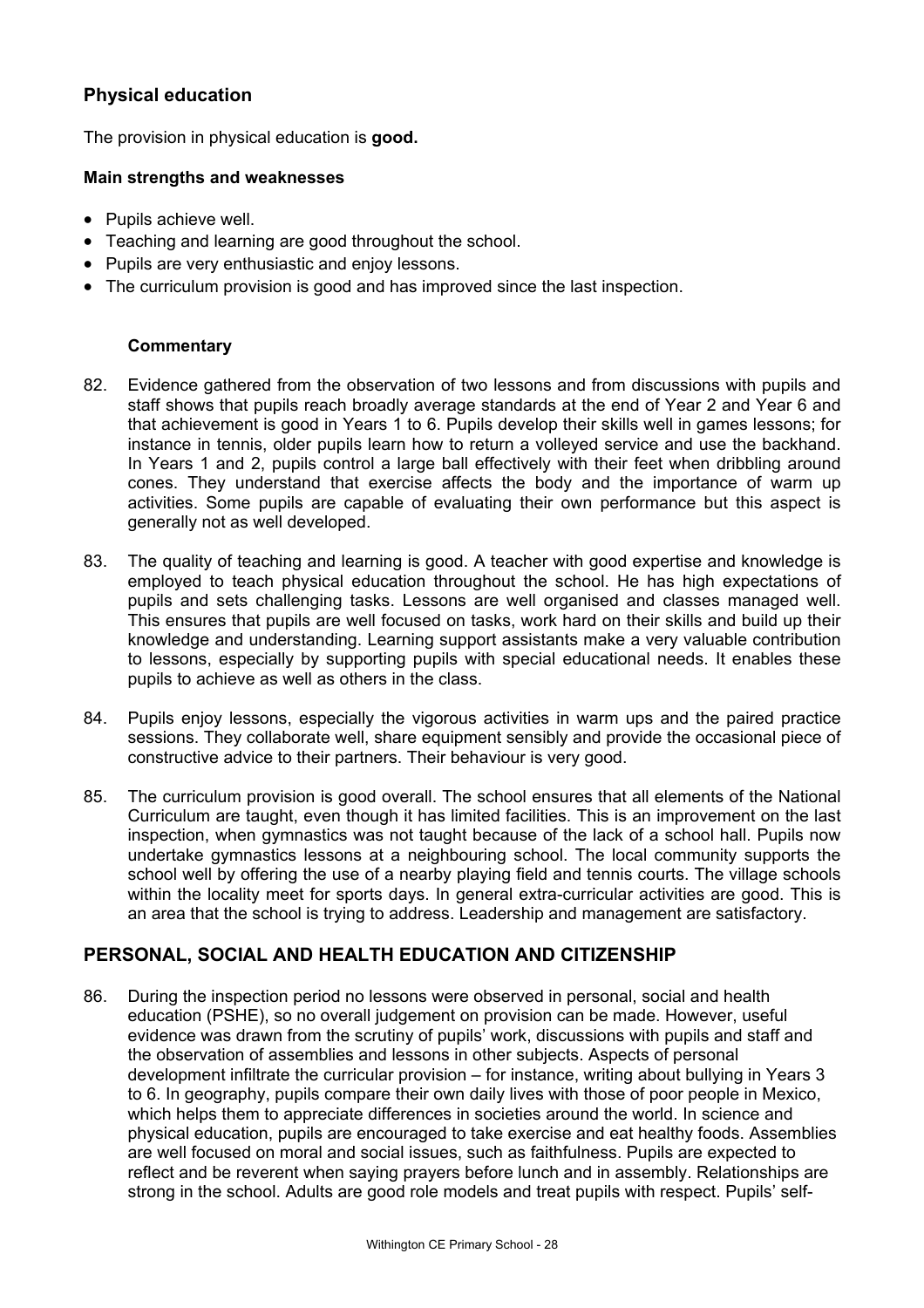esteem is promoted well through a rewards system, which culminates in the award of certificates after pupils acquire sufficient credits. The school council is also beginning to make a valuable contribution to developing pupils' personal development.